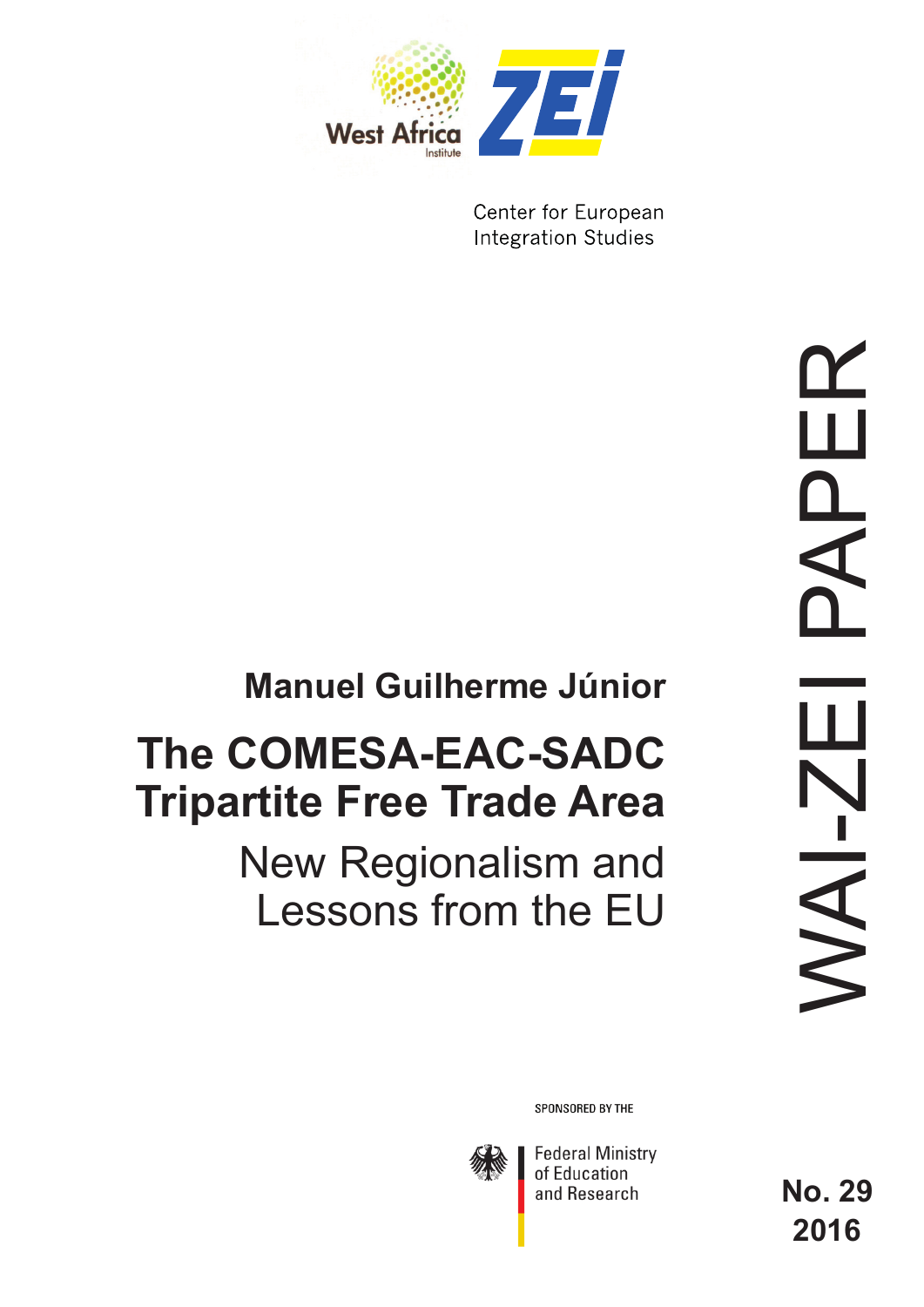Manuel Guilherme Júnior is Director of the Centre for Studies on Regional Integration and SADC Law at Eduardo Mondlane University in Maputo, Mozambique. Additionally, he holds the position of Dean at the Faculty of Social and Humanity Science and at the Faculty of Law at the University of Zambeze, Mozambique where he teaches Commercial Law and International Private Law. Holding a Master in International Business Law by University of Macau, he is a PhD Candidate in International Business Law in a bilateral program of the Eduardo Mondlane University and the University of Lisbon in Portugal.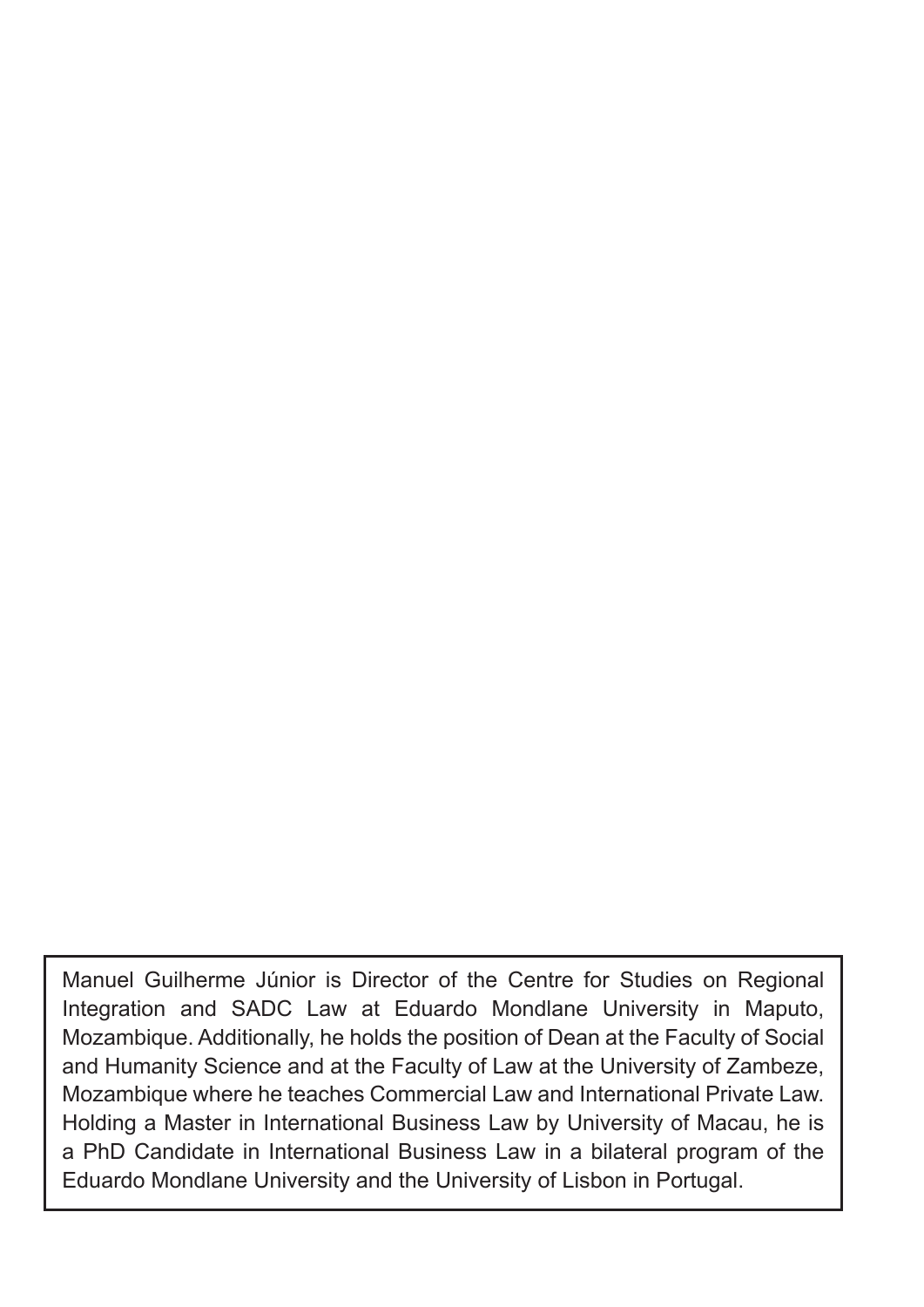## *Manuel Guilherme Júnior*

## *The COMESA-EAC-SADC Tripartite Free Trade Area*

## *New Regionalism and Lessons from the EU*

## *Introduction*

The aim of this scientific paper is to analyze the situation of the regional integration process in Africa, with a particular focus on the recently signed Tripartite Agreement between the Southern Africa Development Community (SADC), East African Community (EAC) and Common Market for Eastern and Southern Africa (COMESA) and lessons to be learned from the EU (European Union) experience. The signing of this legal instrument took place in Sharm El Sheikh, Egypt.

The negotiation of this instrument comprised several stages and corresponded to the need to overcome some constraints resulting from the dual affiliation of member states. This dual affiliation makes it impossible for countries involved in the agreement to achieve the objectives proposed by the regional integration organizations. On the other hand, it demonstrates and represents a major step towards the realization of the Africa Free Trade area envisaged in the various instruments of the African Union (AU).

This new vision of regional integration reflects a new perspective for overcoming the constraints of a process that, among other things, depends on the concrete reality of following the classic model of integration which is inspired by the European Union and other regional integration organizations.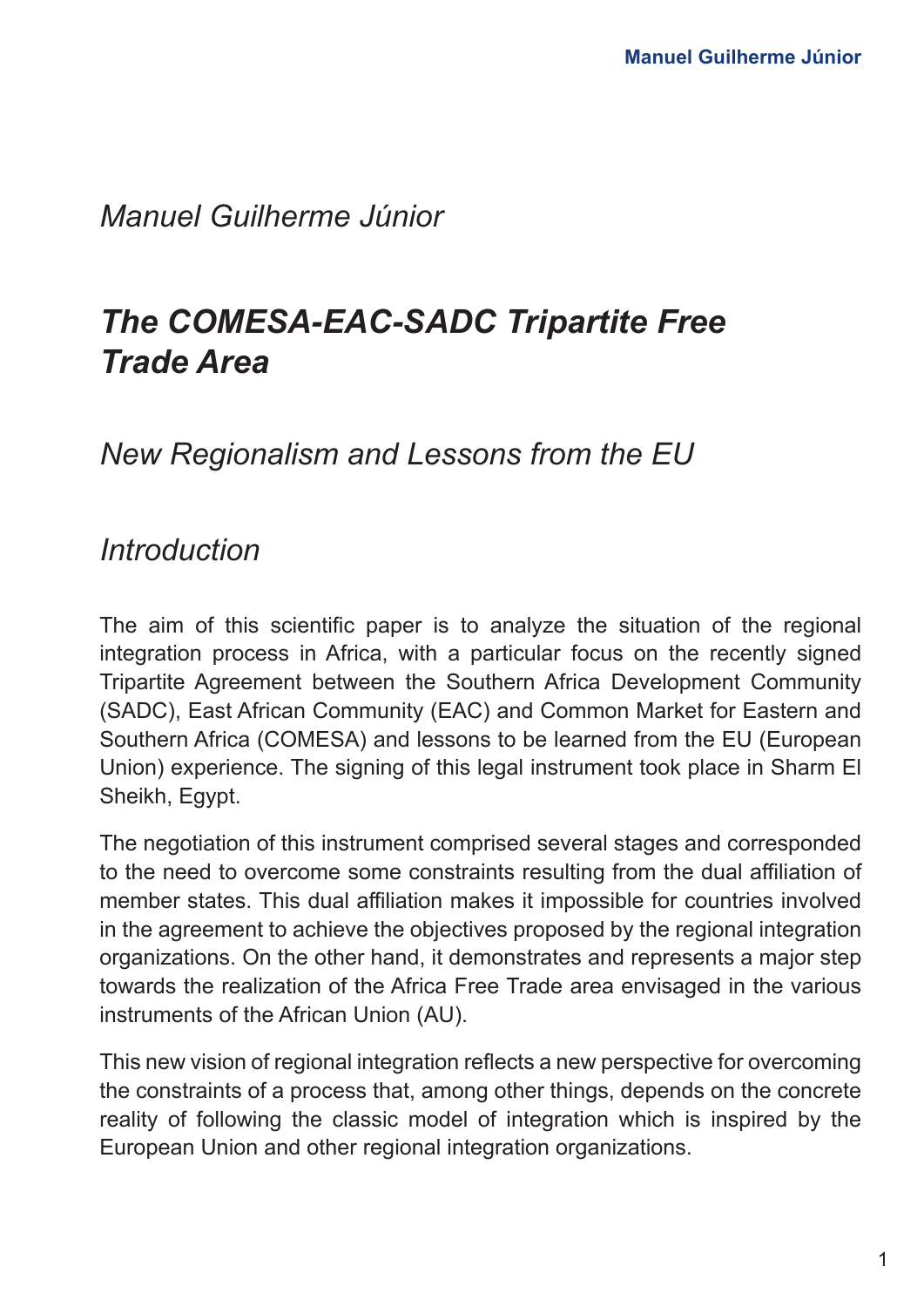Signed by 26 countries from within the African continent, representing a population of about 600 million people (almost half of the continent) and total Gross Domestic Product (GDP) of approximately US\$1.3 trillion (European Parliamentary Research Service, 2015), the Tripartite Agreement is currently the agreement with the broadest regional impact globally and a very significant step in overcoming the constraints faced by SADC during the implementation of its Strategic Indicative Plan for Regional Development (2008-2018), which was revised and updated recently predicting the scope of Economic and Monetary Union in 2018 and other challenges faced by other member states.

The main objective of the COMESA-EAC-SADC Tripartite is to strengthen and deepen economic integration of the southern and eastern Africa region. This will be achieved through the harmonization of policies and programs across the three Regional Economic Communities (RECs) in the areas of trade, customs and infrastructure development.

This mechanism of solving constraints, with originality and a sense of inclusive commitment and accurate solutions, represents a great achievement and an experience to be considered by other integration blocs globally.

This paper addresses the following issues: the historical and factual background of the Tripartite Agreement, a rationale for the existence of the Tripartite Agreement, main aspects of the Tripartite Agreement, lessons to be learnt, and finally asks the question: New Regionalism? Lessons that the Tripartite Free Trade Area (TFTA) can draw from European Union experiences.

The analysis is based on theoretical assumptions that lead the process of regional integration, followed by theoretical and practical analysis of the reality in the region as well as the challenges faced by a process conducted in a region facing many challenges caused by a lack of infrastructure and high levels of poverty.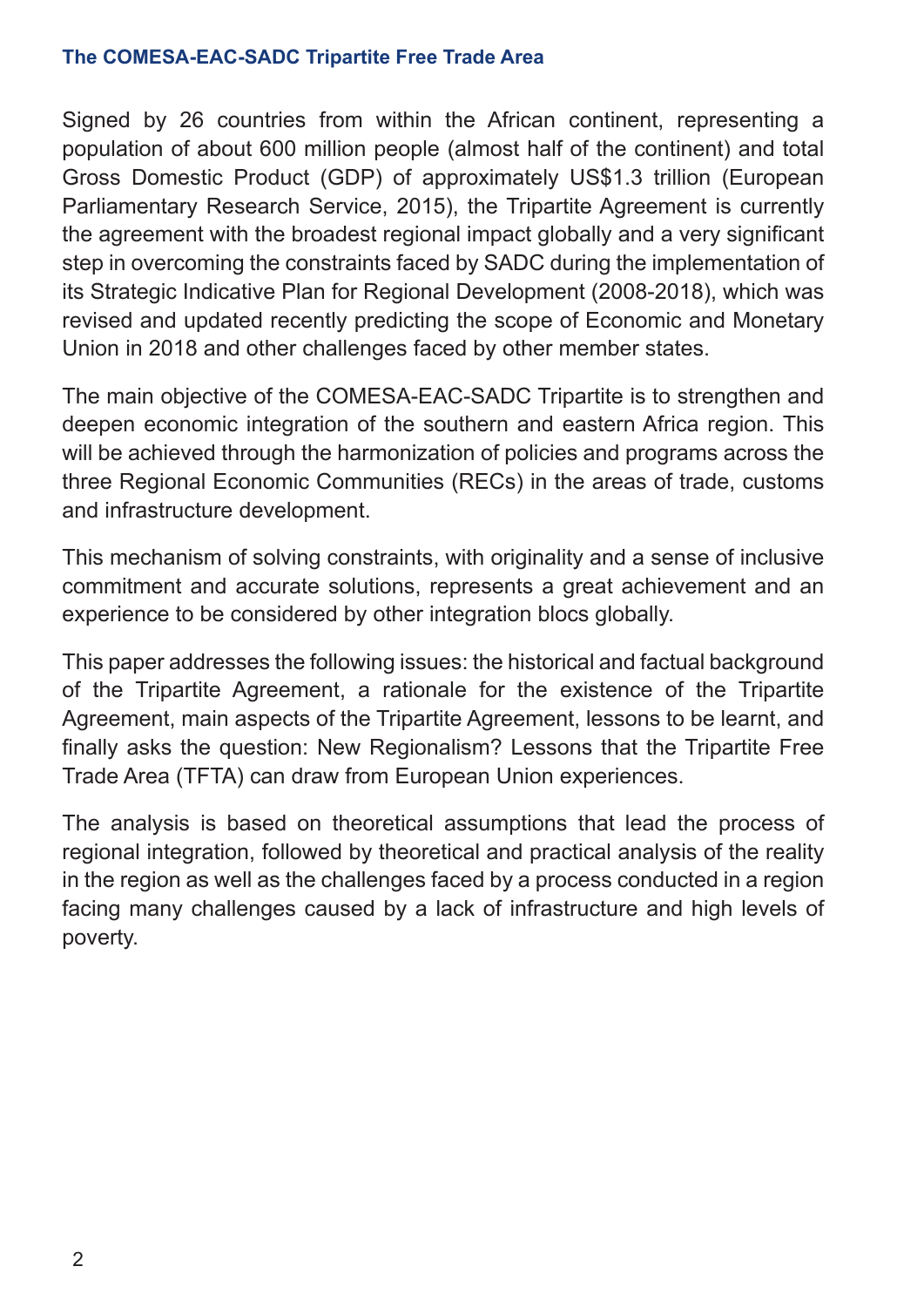## *The Emergence of Integration in Africa and the Tripartite Agreement: An Overview*

Africa is flooded with regional economic communities (REC) (Bösl et al., 2009, p.5). Although the regionalization movement in Africa began shortly after the creation of the Organization for African Unity (OAU)1 in the 60s, economic internationalization through the formation of regional groupings is one of the most intensively discussed models of economic development (Matambalya, 1995, p.34). The African continent was aware of this fact years ago and initiated the process of regionalization as a mechanism of achieving African free trade area and economic development.

## *Lagos Plan of Action and Abuja Treaty*

In April 1958 and June of 1960, African leaders from independent countries held two meetings that recommended the establishment of economic cooperation among all the politically independent countries at the time. It was during the third conference that took place in May 1963 aiming to lay the foundations of the Organization of African Unity (OAU), that the aspect of economic cooperation as a strategic development mechanism was considered one of the OAU principles and objectives.

To cope with the weakness of African economies, poverty and fragmentation of markets, the lack of infrastructures and inability of scientific knowledge to secure the development of economies in an isolated way, African leaders embraced the idea of economic cooperation.

On the fourth OAU summit held in Lagos in the years 1970 and 1979, general guidelines for economic cooperation among the African countries were settled. Therefore, African leaders had a vision that only a strong cooperation and the construction of economic blocks could lead to the establishment of an African Free Trade Zone.

<sup>1</sup> The OAU transformed into the African Union (AU) in 2002.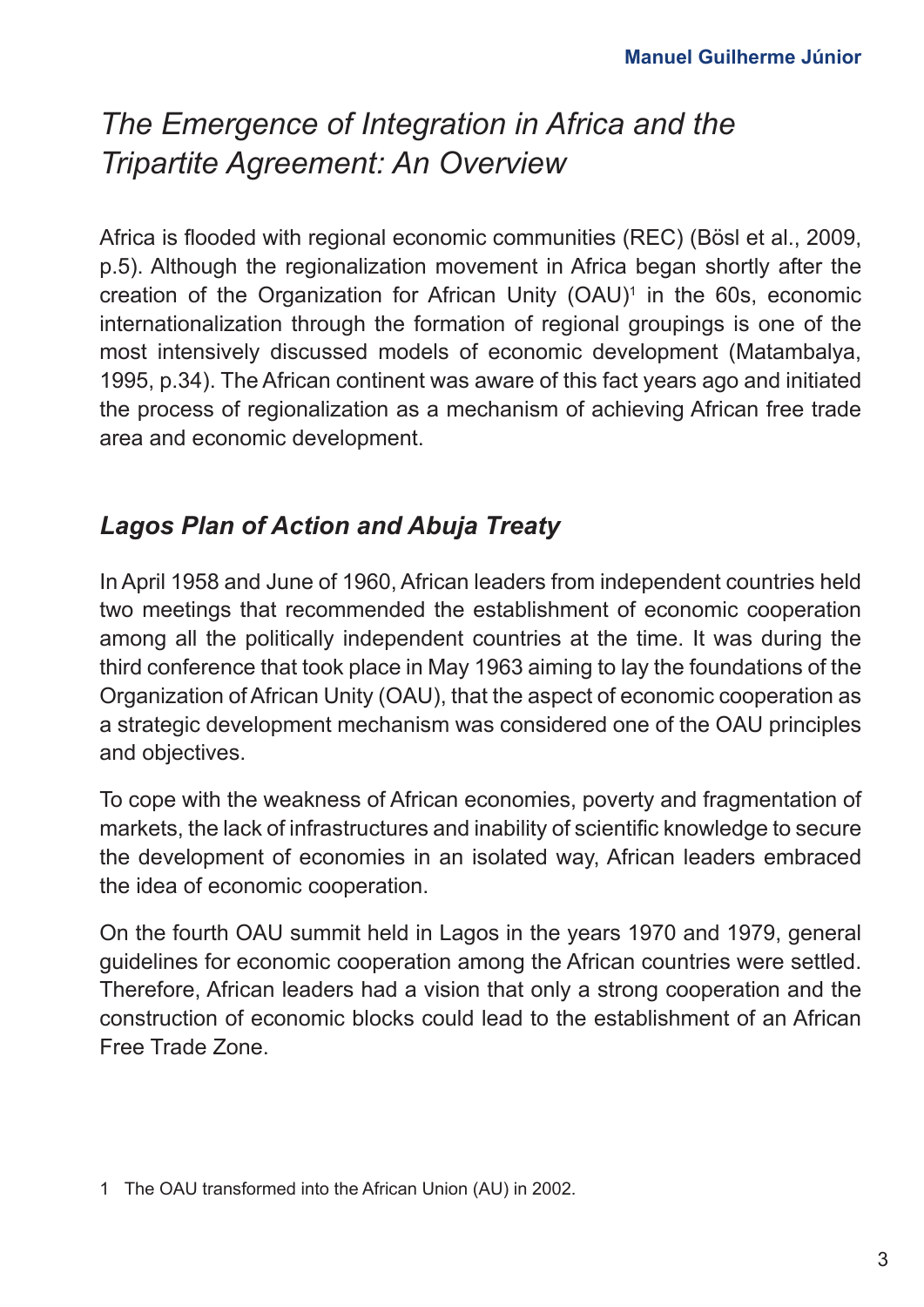From all these plans, in 1980 a Lagos Plan of Action drafted the idea of bringing together West Africa, Eastern and Southern Africa, Central Africa and North Africa to establish sub-regional economics blocs beginning with a Preferential Trade Area, moving on to a Customs Union, to a Common Market and finally to Economic and Monetary Union. The plan envisaged the eventual integration of the sub-regional economic communities into an African Economic Community by 2000 (Chipeta, 1998, p.37).

But the origins of Lagos Plan of Action itself goes back to March 1977, when the fourth UN Economic Commission for Africa Conference of Ministers established the Multinational Programming and Operational Centers (MULPOCs), whose specific objective was to promote economic cooperation at a regional level in Africa. These regional economic markets would, in turn, develop into the kind of African Common Market envisaged under the Lagos Plan (Mandaza, et al., 1994).

## *The Integration Movement in Southern Africa and the Emergence of the Economic Blocks*

As referred to in the previous discussion regarding continental integration, during the first years of the establishment of the African Union the Southern African region did not escape from that movement of integration blocs that had started in 1910, over the colonial regime with the creation of SACU<del>'</del>.

Generally speaking, the region is characterized by the existence of three economic blocs, namely, SADC, COMESA and EAC. Although with more connections to Central Africa, the Central African Economic and Monetary Union constitutes another bloc with an impact in Southern Africa, enhancing the challenge of dual membership which in itself is a problem in the region.

<sup>2</sup> As the world`s oldest custom union, the Southern African Customs Union (SACU) dates back to the 1889 Customs Union Convention between the British Colony of Cape of Good Hope and the Orange Free State Boer Republic. A new Agreement, signed on June 29, 1910, was extended to the Union of South Africa and the British High Commission Territories (HCTs), i.e. Basutoland (Lesotho), Bechuanaland (Botswana), and Swaziland, South West Africa (Namibia) (Southern African Customs Union, n.d.).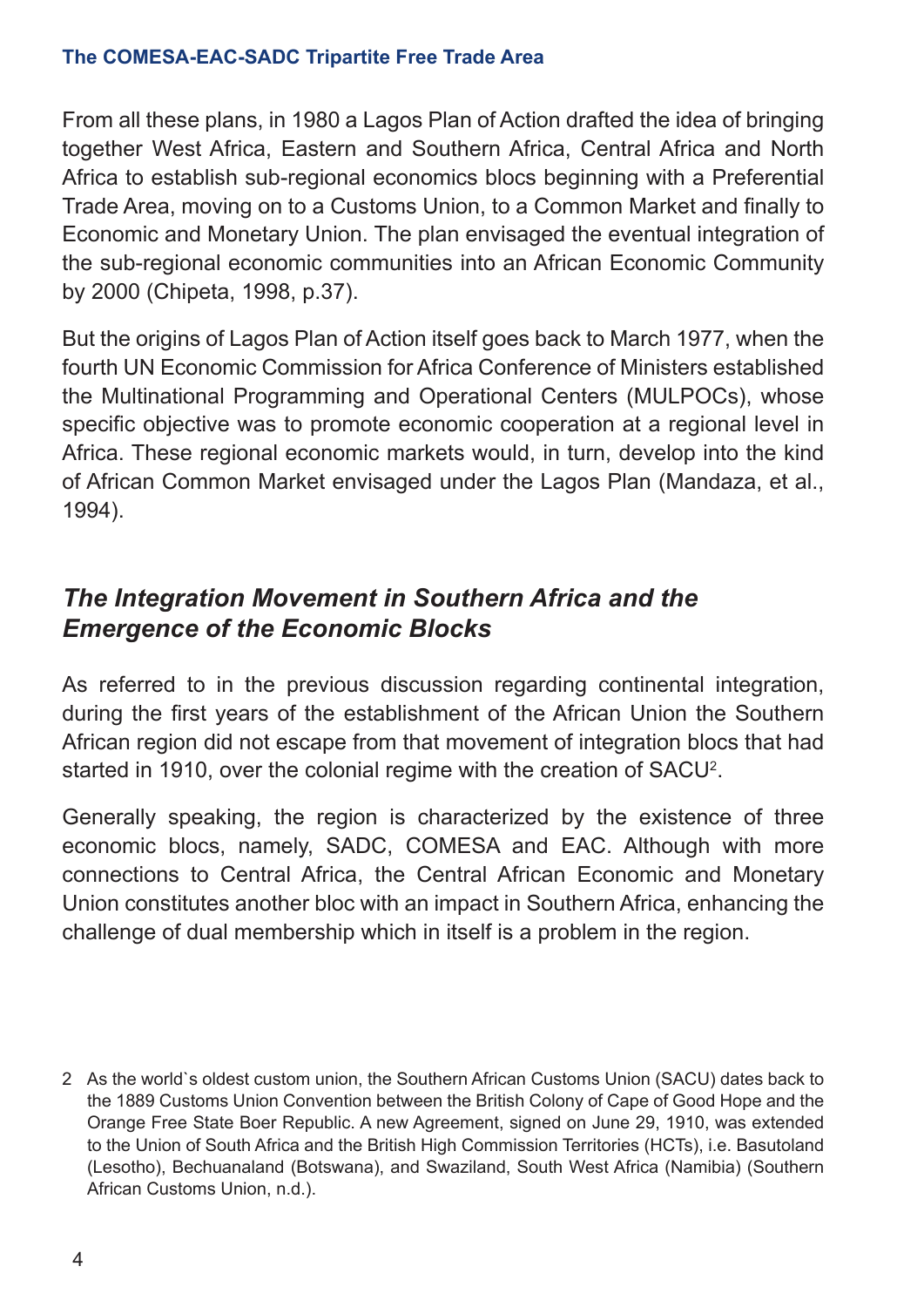Even with all these movements, SADC represents, for its size and importance in the African Union and, to a certain extent, in the global context, an organization that creates more expectations at the continental level with a view to continental integration vaunted by the African Union. Below, we present the essential aspects of the three blocks, particularly, origin, history and membership.

## *SADC, COMESA and EAC*

## *SADC*

The Southern African Development Community (SADC) started as the Southern African Development Co-ordination Conference (SADCC) which was established in 1980 with nine members namely (Angola, Botswana, Lesotho, Malawi, Mozambique, Swaziland, Tanzania, Zambia and Zimbabwe). After its independence, Namibia became the tenth member state. South Africa, following the end of apartheid and the general democratic election, became the eleventh member. SADC currently has fifteen member states including Mauritius, Seychelles, Madagascar and Democratic Republic of Congo.

The central reason for the establishment of SADC was the Frontline States composed by Angola, Botswana, Mozambique, Zambia and Tanzania.

The genesis of this group, that was to constitute the vital rear base of the liberation struggle in Southern Africa, is, in itself, an aspect of the process of regional cooperation. The concept of the frontline states was born out of the Organization of African Unity (OAU) and its Liberation Committee, and on the basis of Tanzania's role as the main supporter of the liberation struggle in Southern Africa (Mandaza, et al., 1994).

The main objectives of SADC, as stated in Article 5 of the SADC Treaty (1992) are:

- Achieve development and economic growth, alleviate poverty, enhance the standard and quality of life of the people of Southern Africa and support the socially disadvantaged through Regional Integration;
- Evolve common political values, systems and institutions;
- Promote and defend peace and security;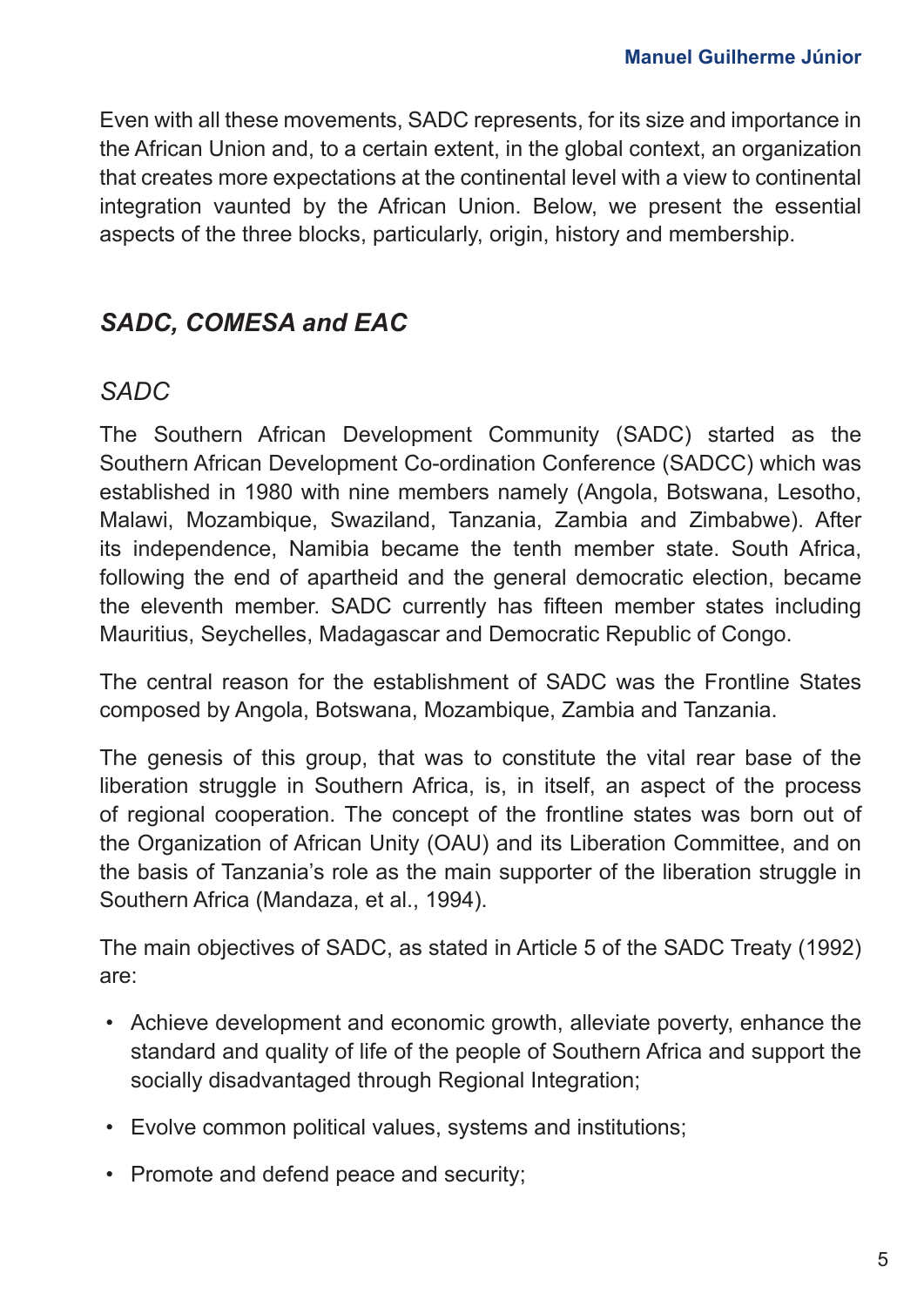- Promote self-sustaining development on the basis of collective self-reliance, and the inter-dependence of Member States;
- Achieve complementarity between national and regional strategies and programs;
- Promote and maximize productive employment and utilization of resources of the region;
- Achieve sustainable utilization of natural resources and effective protection of the environment;
- Strengthen and consolidate the long-standing historical, social and cultural affinities and links among the people of the Region.

## *COMESA*

The Common Market for Eastern and Southern Africa (COMESA) traces its origins to the mid-1960s. The idea of regional economic co-operation received considerable impetus from the buoyant and optimistic mood that characterized the post-independence Africa. The mood then was one of pan-African solidarity and collective self-reliance born of a shared destiny. It was under these circumstances that, in 1965, the United Nations Economic Commission for Africa (UNECA) convened a ministerial meeting of the then newly independent states of Eastern and Southern Africa to consider proposals for the establishment of a mechanism for the promotion of sub-regional economic integration. The meeting, which was held in Lusaka, Zambia, recommended the creation of an Economic Community of Eastern and Central African states (COMESA, n.d.).

The Common Market for Eastern and Southern Africa (COMESA), is a successor to the Preferential Trade Area (PTA) for Eastern and Southern African countries. The treaty establishing the PTA came into force on 30 September, 1982 after it had been ratified by more than seven signatory states as provided for in Article 50 of the Treaty.

The PTA was established to take advantage of a larger market size, to share the region's common heritage and destiny and to allow greater social and economic co-operation, with the ultimate objective being to create an economic community. The PTA Treaty envisaged its transformation into a Common Market and, in conformity with this, the Treaty establishing the Common Market for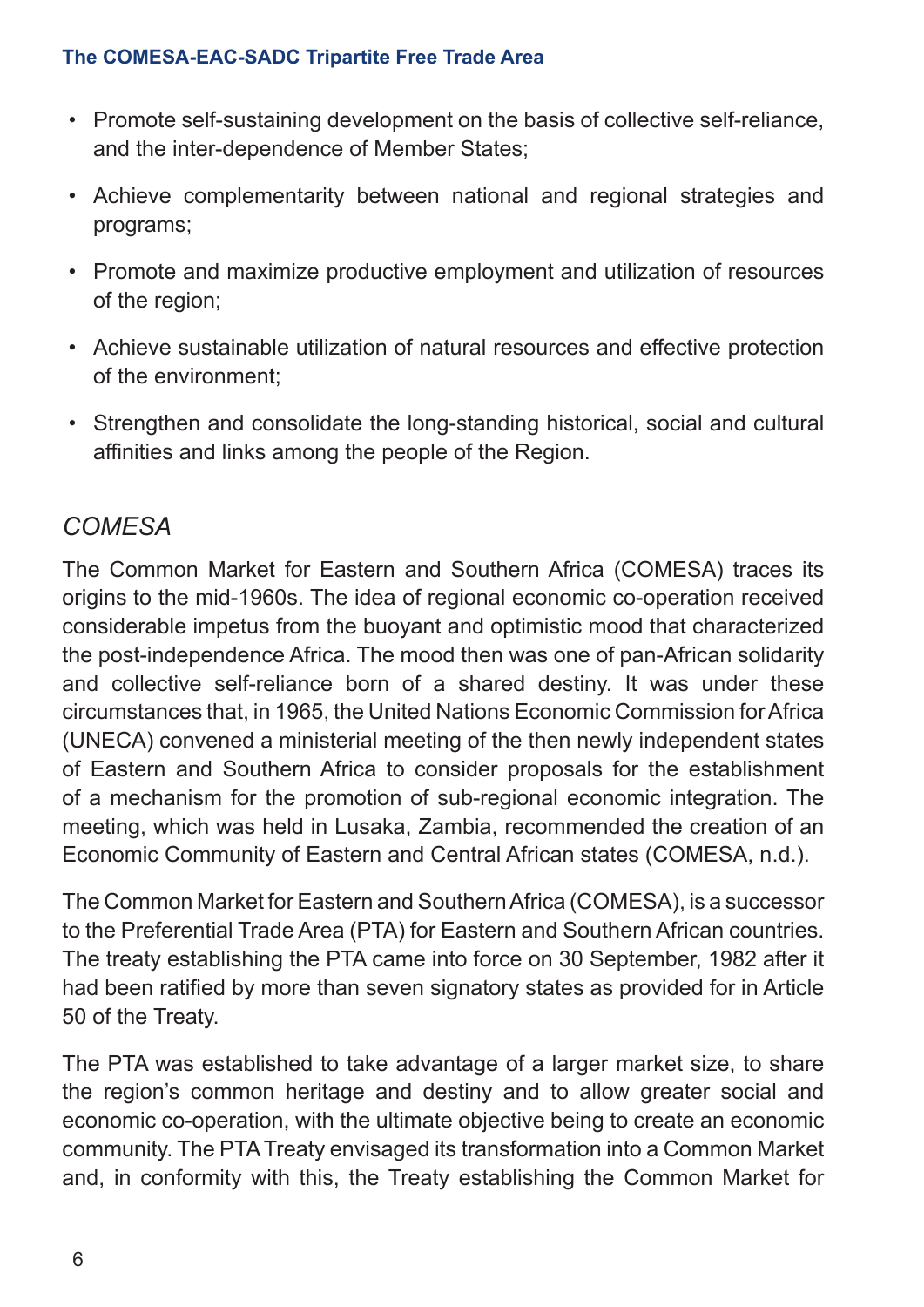Eastern and Southern Africa, COMESA, was signed on 5th November 1993, in Kampala, Uganda and it was ratified a year later in Lilongwe, Malawi on 8th December 1994.

It is important to underline the fact that the establishment of the PTA, and its transformation into COMESA, was in conformity with the objectives of the Lagos Plan of Action (LPA) and the Final Act of Lagos (FAL) of the Organization of African Unity (OAU). Both the LPA and the FAL envisaged an evolutionary process in the economic integration of the continent in which regional economic communities would constitute building blocks upon which the creation of an African Economic Community (AEC) would ultimately be erected (COMESA, n.d.).

COMESA has 20 members namely: in the region of the African Great Lakes: Republic of Burundi, Kenya, Malawi, Rwanda; Region of Southern Africa: Swaziland, Zambia, Zimbabwe; Central Africa: Democratic Republic of the Congo, South Sudan; Horn of Africa: Djibouti, Eritrea, Ethiopia; North of Africa: Egypt, Libya, Sudan; Indian Ocean: Comoros, Madagascar, Mauritius, Seychelles.

Former members of COMESA that later left are: Lesotho, Mozambique, Tanzania, Namibia and Angola. All of them now are members of SADC.

## *EAC*

The East African Community (EAC), is the regional intergovernmental organization of the Republics of Burundi, Kenya, Rwanda, Uganda and the United Republic of Tanzania with its Headquarters in Arusha, Tanzania. The Treaty for the establishment of the East African Community was signed on 30th November 1999 and entered into force on 7th July 2000 following its ratification by the Original 3 Partner States – Kenya, Uganda and Tanzania. The Republic of Rwanda and the Republic of Burundi acceded to the EAC Treaty on 18th June 2007 and became full Members of the Community with effect from 1st July 2007 (African Union, n.d.).

But, regional cooperation in the East African sub region goes as far back as 1917 when the British Colonies of Kenya and Uganda formed a customs union (Awori, 1992, p.20 cited in Bösl, et al., 2007, p.180). In 1919 they introduced a common currency and later in 1927, Tanganyika joined to the organization. Following the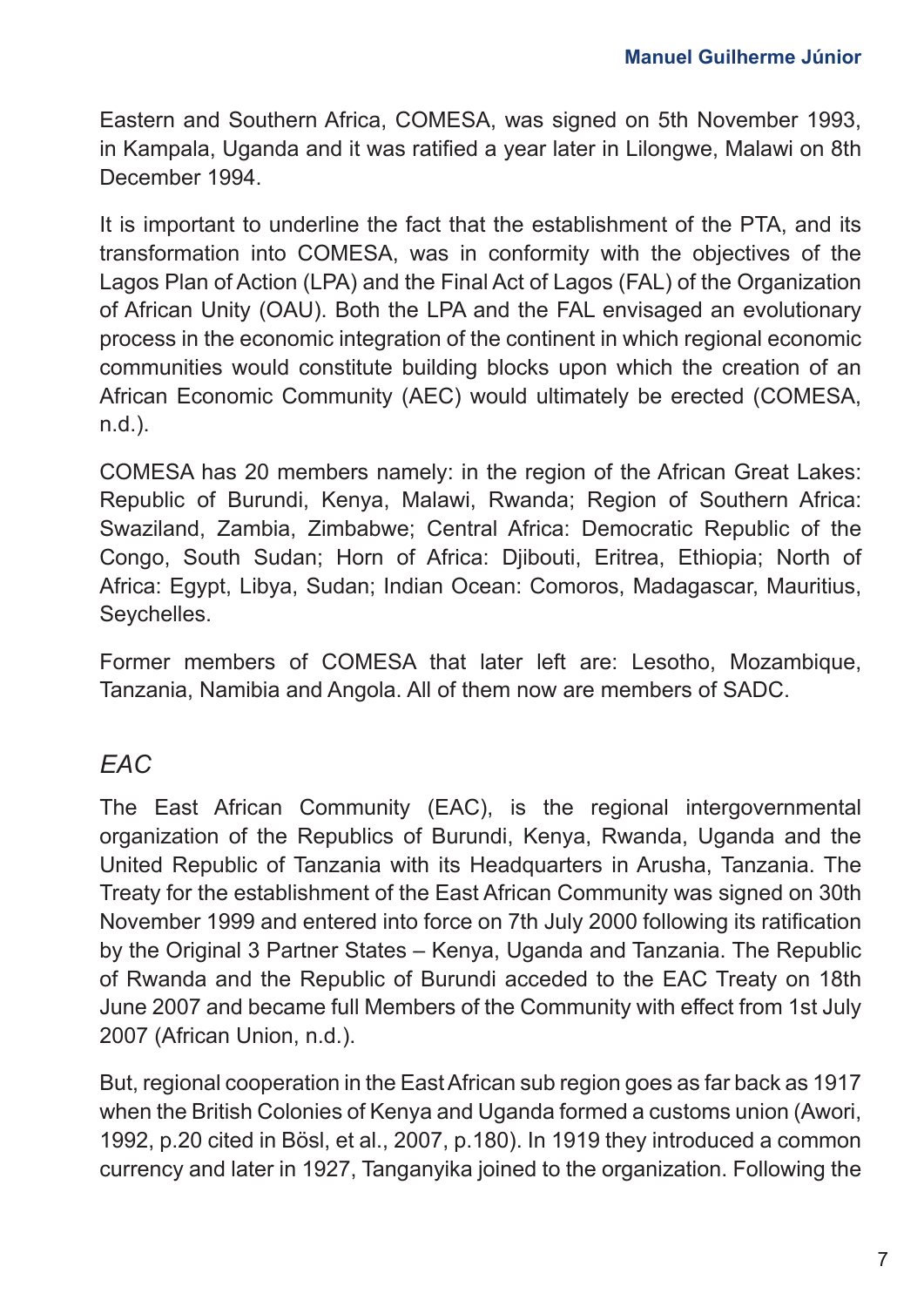later independence of Kenya and Uganda, the East African Community was established in 1967 as the successor to the East African Common Services Organization (Akiwumi, 1972, p.207 cited in Bösl, et al., 2007, p.180).

Now, the members of EAC are the following countries: Burundi, Kenya, Rwanda, Tanzania, and Uganda. In this group, only Tanzania is also member of SADC.

| <b>Country</b>   | <b>COMESA*</b> | <b>SADC</b> | <b>SACU</b> | <b>Other</b> |
|------------------|----------------|-------------|-------------|--------------|
| Angola           | X              | X           |             |              |
| <b>Botswana</b>  |                | X           | X           |              |
| DR Congo         | X              | X           |             | <b>CEMAC</b> |
| Lesotho          |                | X           | X           |              |
| Madagascar       | X              | X           |             | <b>IOC</b>   |
| Malawi           | X              | X           |             |              |
| <b>Mauritius</b> | X              | X           |             | <b>IOC</b>   |
| Mozambique       |                | X           |             |              |
| Namibia          | X              | X           | X           |              |
| South Africa     |                | X           | X           |              |
| Swaziland        | X              | X           | X           |              |
| Tanzania         |                | X           |             | <b>EAC</b>   |
| Zambia           | X              | X           |             |              |
| Zimbabwe         | X              | X           |             |              |

| Table 1: Overlapping Memberships in Regional Integration Initiatives of |  |  |  |  |
|-------------------------------------------------------------------------|--|--|--|--|
| Southern Africa States                                                  |  |  |  |  |

\*The other member states are: Burundi, Comoros, Djibouti, Egypt, Eritrea, Ethiopia, Kenya, Libya, Rwanda, Seychelles, Sudan and Uganda. Source missing.

As can be seen in table 1, only Mozambique belongs to one regional integration organization, which is SADC. Other countries are part of other than these three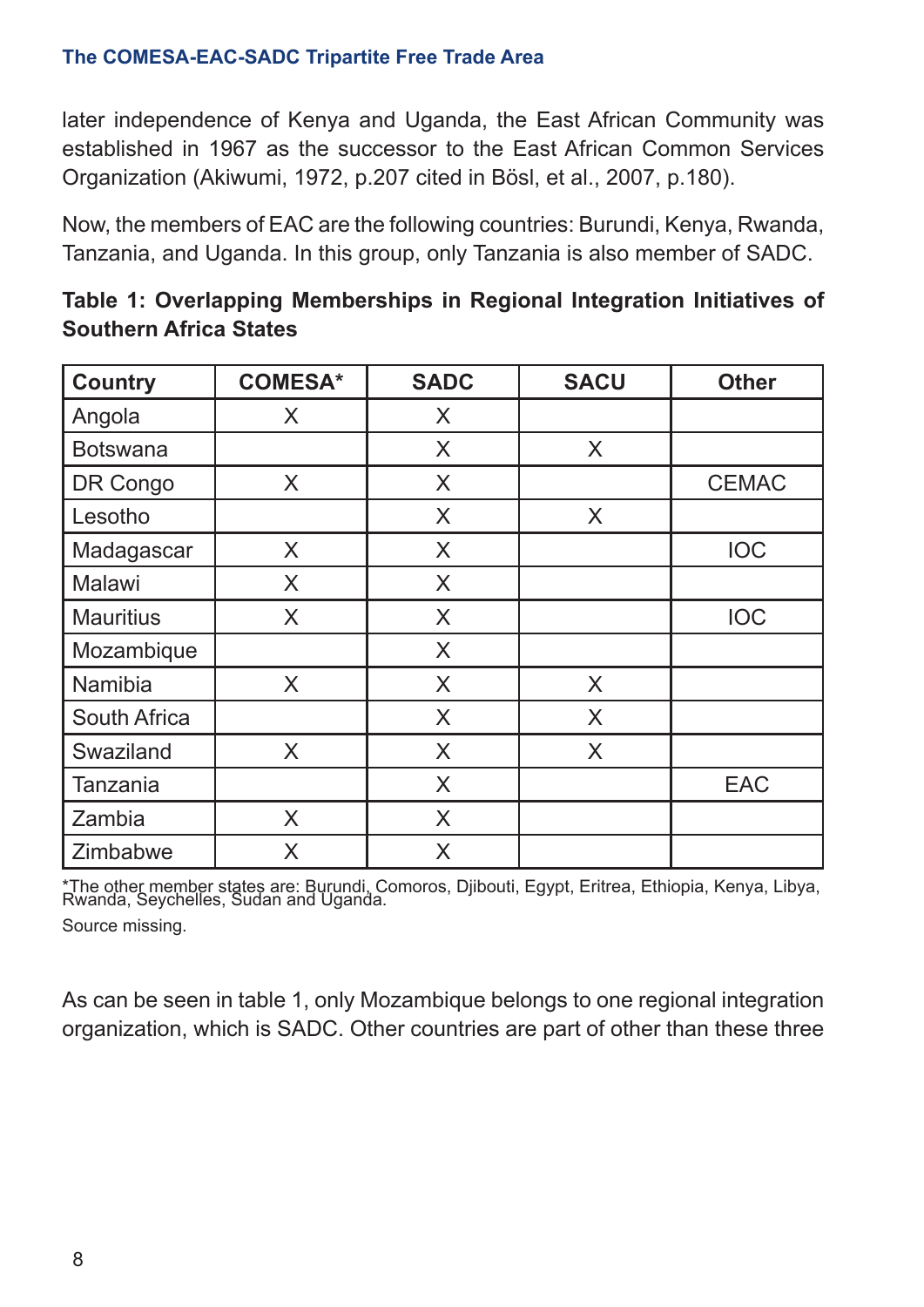regional organizations, such as SACU<sup>3</sup>. Those countries are: South Africa, Botswana, Lesotho, Swaziland and Namibia.

Other SADC member states belong to CEMAC<sup>4</sup> which is the case for the RD Congo. But as we pointed out before, Africa is full of overlapping membership.

### *The Idea of the Tripartite Agreement*

#### *Historical and Factual Background of the Tripartite Agreement*

The three blocks under analysis in this article are considered, by the founders, as part of the effort to pursue African development and growth through economic blocks, an effort initiated from as far back as 1968.

The member states of COMESA, the EAC and SADC agreed in October 2008 to negotiate a Tripartite Free Trade Area (TFTA). A revised Draft Agreement and Annexes were finalized in December 2010. On 12 June, 2011, the Heads of State and Government of the Common Market for Eastern and Southern Africa (COMESA), the East African Community (EAC) and the Southern African Development community (SADC) met and signed a declaration launching negotiations for the establishment of the COMESA-EAC-SADC Free Trade Area (FTA).

- 3 As the world`s oldest custom union, the Southern African Customs Union (SACU) dates back to the 1889 Customs Union Convention between the British Colony of Cape of Good Hope and the Orange Free State Boer Republic. A new Agreement, signed on June 29, 1910, was extended to the Union of South Africa and the British High Commission Territories (HCTs), i.e. Basutoland (Lesotho), Bechuanaland (Botswana), and Swaziland, South West Africa (Namibia) "*was a de facto member, since it was administered as part of South Africa*" before it became a de jure member. The primary goal was to promote economic development through regional coordination of trade. The SACU Secretariat is located in Windhoek-Namibia (Southern African Customs Union, n.d.).
- 4 Central African Economic and Monetary Community. The Central African Economic and Monetary Community (CEMAC) is made up of six States: Gabon, Cameroon, the Central African Republic (CAR), Chad, the Republic of the Congo and Equatorial Guinea. With a total population of about 37 million, it covers a total surface of around 3 million km2. Together with the larger Economic Community of Central African States (ECCAS) and the mainly inactive Economic Community of Great Lake Countries (CEPGL), CEMAC presents one of the Central African regional Communities established to promote cooperation and exchange among its members (International Democracy Watch, n.d.).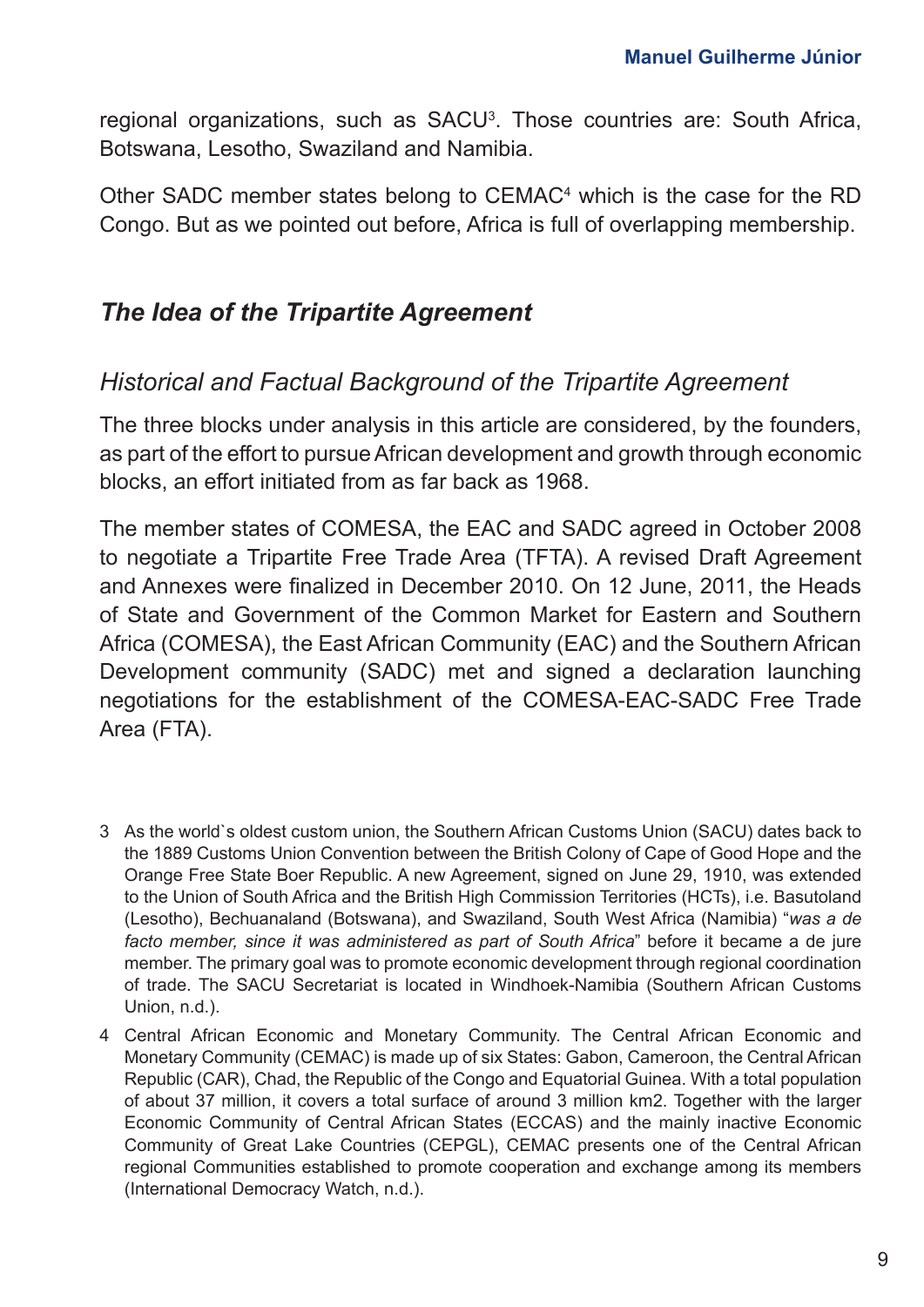The Common Market for COMESA-EAC-SADC comprises 26 countries with a combined population of nearly 600 million people and a total Gross Domestic Product (GDP) of approximately US\$1.3 trillion. The main objective of the COMESA-EAC-SADC Tripartite is strengthening and deepening economic integration of the southern and eastern Africa region. This will be achieved through harmonization of policies and programs across the three Regional Economic Communities (RECs) in the areas of trade, customs and infrastructure development (SADC, n.d.).

The COMESA-EAC-SADC Memorandum of Understanding (MoU) underpins the legal and institutional framework for the tripartite process.

For political, economic and strategic reasons many countries belong to more than one regional economic bloc. The multiplicity of RECs and the concomitant multiple state memberships have created a complex patchwork that complicates decision making for states, community officials, individuals and business. In what is, to date, the only detailed continent-wide empirical study into the effect of the twin phenomena of many RECs and multiple memberships, the United Nation Economic Commission for Africa (UNECA), concluded that the phenomena impact negatively on the achievement of the goals of African Economic Community (AEC) (Bösl, et al., 2007, p.5). The example of SADC, COMESA and EAC, demonstrates the so called '*spaghetti bowl effect*' which is one of the main reasons why the Tripartite Agreement was signed by these three organizations, to overcome some of the problems raised by overlapping membership.

As mentioned above, on 12 June, 2011, the Heads of State and Government of the three regional economic communities (RECs) met and signed a declaration launching negotiations for the establishment of the COMESA-EAC-SADC Free Trade Area (FTA)<sup>5</sup>, which was finally signed in June 2015 in Egypt, after a long process of negotiations.

The Tripartite Agreement is a good contribution and a way towards the establishment of an African Economic Community as agreed to in the 1980 Lagos Plan of Action and the Final Act of Lagos. The TFTA is another big

<sup>5</sup> Signed in Sharm El Sheikh (Egypt), in June 2011.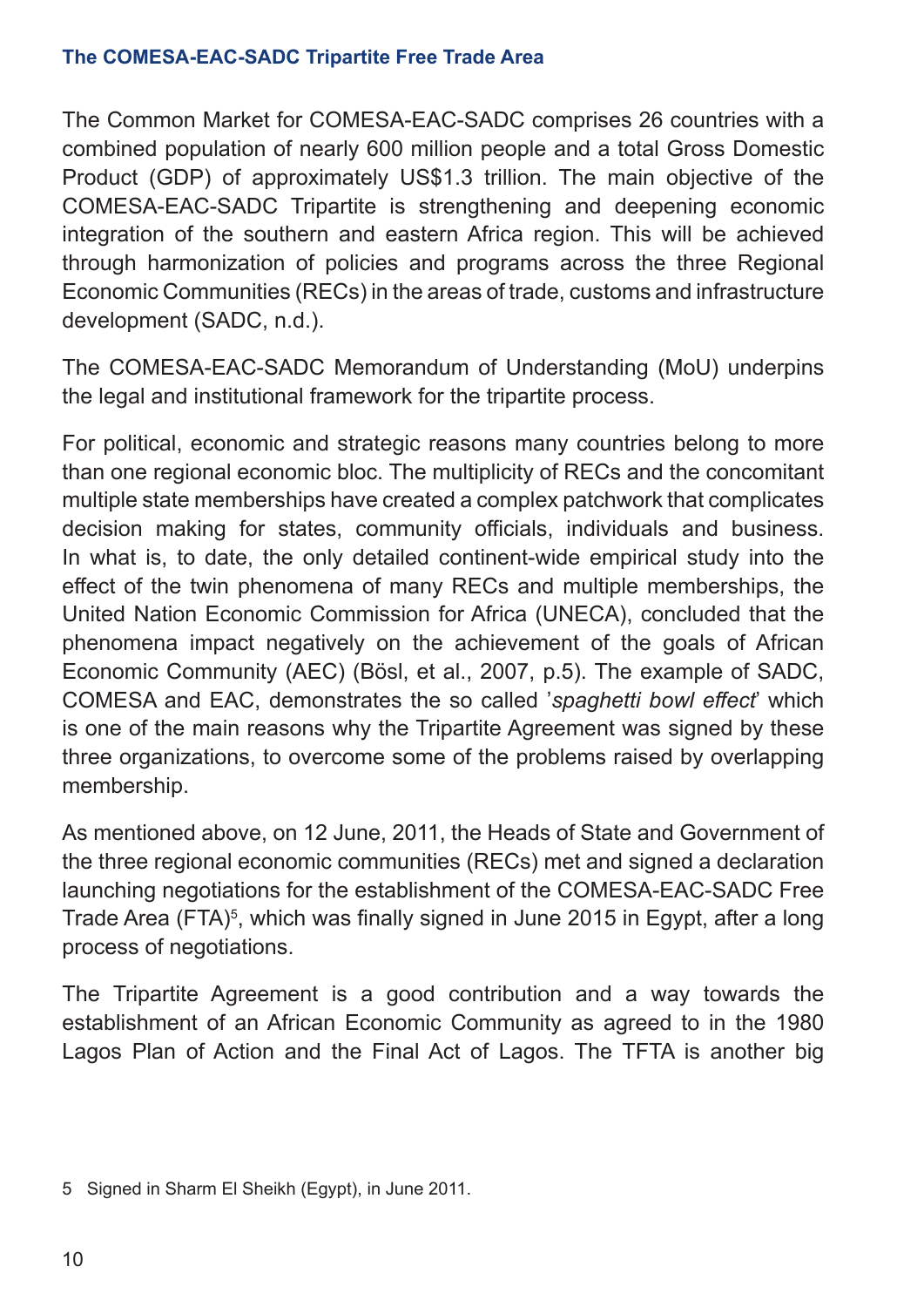milestone that will see an expanded market for member states to trade and increase investment flows (SADC, n.d.).

The main vision comprises the following objectives: Market Integration; Infrastructure Development; and Industrial Development. These objectives coincide with the priorities established by the revised SADC RISDP 2015-2020 $^{\circ}$ .

Mozambique did not sign the final document of the Tripartite Agreement. However, it has signed the Sharm El Sheikh declaration that, among other objectives recommends the continuity of efforts aiming at market integration, infrastructure development for improving communication in the continent and industrial development.

The decision not to sign the agreement is linked to the need to continue with its internal work, particularly regarding the need to check the impacts that the agreement would generate on the national economy. On the other hand, there are issues that, under the agreement, need to be analyzed. One of these issues concerns the origin of imported products in relation to their selection, those that after engagement to the Agreement may be liberalized or those whose liberalization can be gradual. All this has to be done so that the growth of industry will not be prejudiced by Mozambique membership $^7\!.$ 

### *Rationale for the Existence of the Tripartite Agreement*

As we have been referring to in this study, despite the integrationist movement in Africa and with every positive impact this may produce, the issue of dual membership continues to be a major "Achilles heel" of these processes. As such, it is harmful to the process and becomes more important when it comes to the matter of customs union as a fundamental step towards the desired integration of markets.

<sup>6</sup> SADC RISDP 2015-2020 establish four priorities including Trade/Economic liberalization and development, Infrastructure in support of regional integration, Peace and security cooperation and Special programmes of regional dimension.

<sup>7</sup> Official declaration of the Mozambican Government representative after the decision of not signing the document.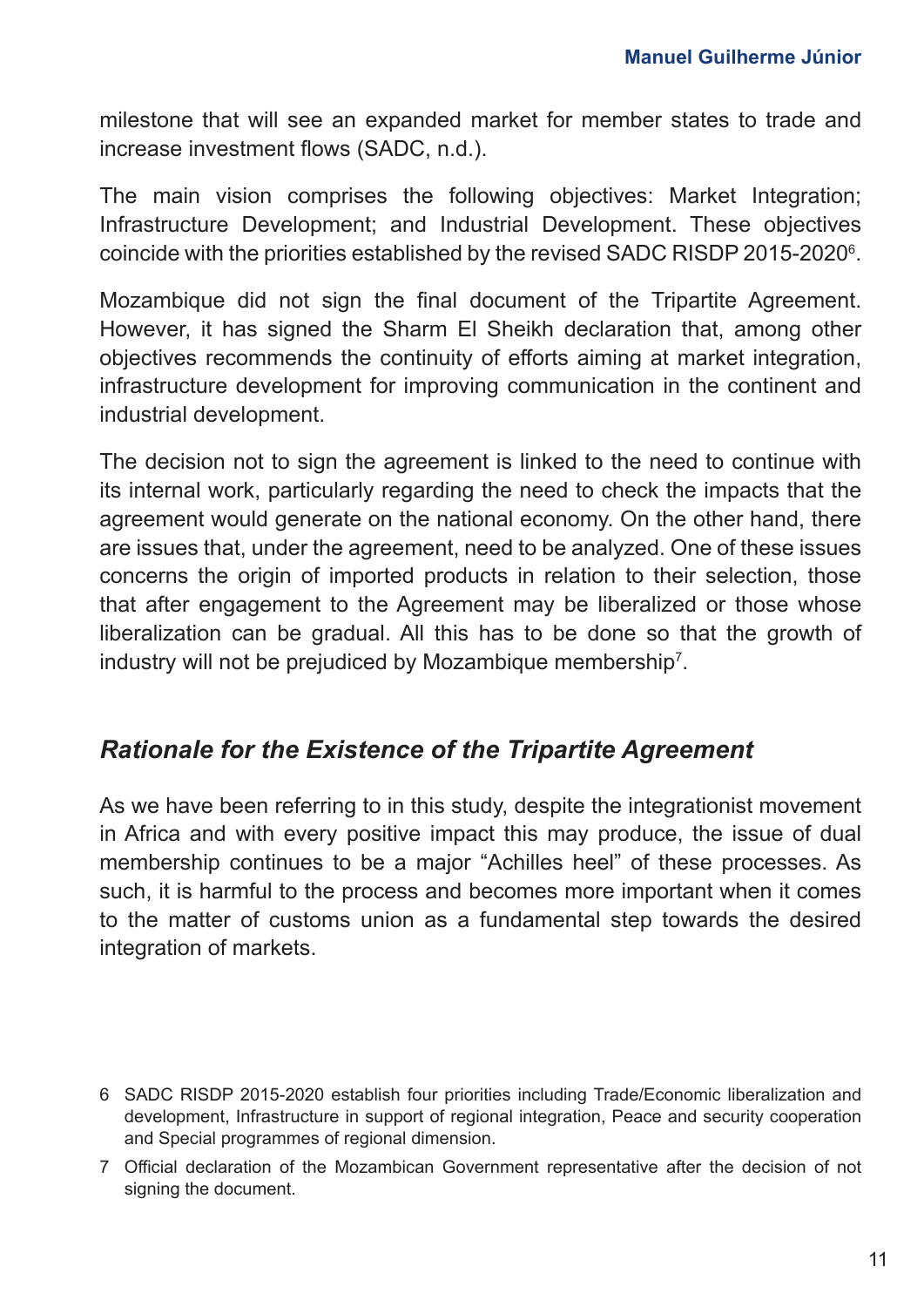## *The EU vs. Tripartite Agreement Cooperation*

## *The EU vs. SADC Cooperation as an Example*

The EU has been closely associated with SADC since the very early days. A number of key personalities and institutions in the European Communities were keenly interested in the region. However, the fact that Mozambique and Angola joined the socialist Eastern Europe soon after its independence has meant that Germany placed conditions on a large extent of the European Union's cooperation with SADC, delaying the Angolan Mozambique process to adhere to the Treaty of Lomé.

Years later, after overcoming these issues of a political nature, Germany strengthened its role in supporting regional projects and in the current context Germany supports the reform agenda and management structures of SADC institutions through GIZ $^{\rm 8}$ .

The German influence is shown by the fact that the EU and SADC started their political dialogue in Berlin in 1994, with the so-called "*Berlin initiative*" to foster

8 On behalf of the German Federal Ministry for Economic Cooperation and Development (BMZ), GIZ is advising the SADC Secretariat on the implementation of the complex and politically sensitive SADC reform following the period of centralization. Building on an organizational analysis, this support focuses on the development of transparent, performance-based management to push forward the regional integration. Among other measures, the following activities are supported by the project: Development of an organizational structure for the Secretariat, oriented toward the thematic priority areas adopted by the Heads of States and Government of the SADC Member States. Development of an administrative structure which supports professional interactions between individual directorates and the work of the Secretariat. This structure includes, for example, human resources management and development, a document management system, and reporting and information flows. Development of a planning and monitoring system that is used to organize the implementation of SADC's long-term regional development plan and measure the progress achieved. Some results were achieved for instance: the decades of bilateral cooperation between GIZ and many of the SADC Member States with the resulting contacts at national and regional level have generated a spirit of trust that now improves the collective efforts of the 15 Member States toward regional integration. SADC has developed into a regional think-tank for integration topics. In collaboration with leading researchers and policy makers, experts at the Secretariat devise a range of proposals for the Member States, which will help them to work together in addressing challenges such as climate change. In the course of a policy dialogue involving all the countries, which is supported by GIZ, these topics are prioritized and then prepared as regional protocols for legislation (Deutsche Gesellschaft für international Zusammenarbeit, n.d.).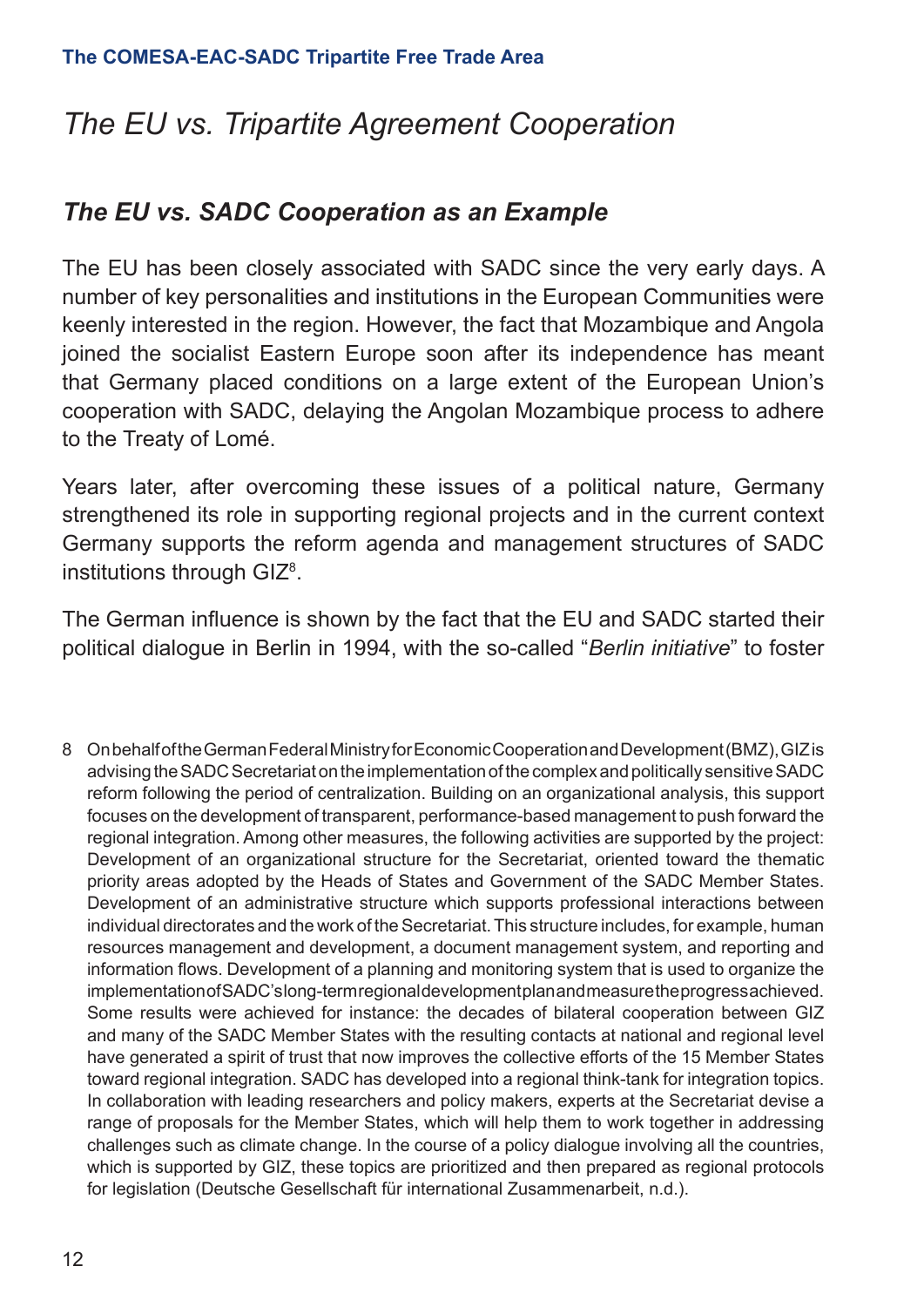peace, democracy and sustainable development in the Southern African region. The meetings' venues alternated between Europe and Southern Africa. The 8th Ministerial meeting took place in 2008 in Brussels under the French Presidency of the EU. South Africa led the SADC side.

The 10th European Development Fund (EDF) allocated €116 M to EU-SADC Regional Strategy Paper/Regional Indicative Programme (RSP/RIP) for 2008 – 2013. The program consists of two focus sectors. The largest (80% of the amount earmarked) is Regional Economic Integration, Trade and Economic Partnership Agreements (EPA's). The second area (20%) will support capacity building in the context of regional governance, peace and stability (European External Action Service, n.d.).

The relationship between EU-SADC can be seen from many perspectives. But these perspectives are all related to the support given by EU in the context of EU-African partnership and in line with the Millennium Development Goals.

For our purpose in this paper, the most relevant dimensions are:

- Development Cooperation and
- Economic Cooperation

### *Development Cooperation*

The EU framework for development cooperation with SADC is based on the European Development Fund (EDF). The strategy of the EU-SADC development cooperation is laid down in a Regional Strategy Paper and the Regional Indicative Plan by the EU. The RIP was developed before the RISDP was adopted but is nevertheless compatible to it in most of its development objectives, especially the economic integration timeframe (Kösler, 2007, p.24). Compatibility between the RIP and the RISDP is now a hot topic to be considered since the SADC renewed the RISDP and established a new deadline and priorities. In fact, the RISDP as presented today, represents a challenge to understand if the initial timeframe is in some way coherent with the objective of following the classic method and phases of regional integration. As we can see, the RISDP now looks seriously to the conditions to be filled by the region in the process of trying to achieve the customs union, common market and lastly the monetary and economic union.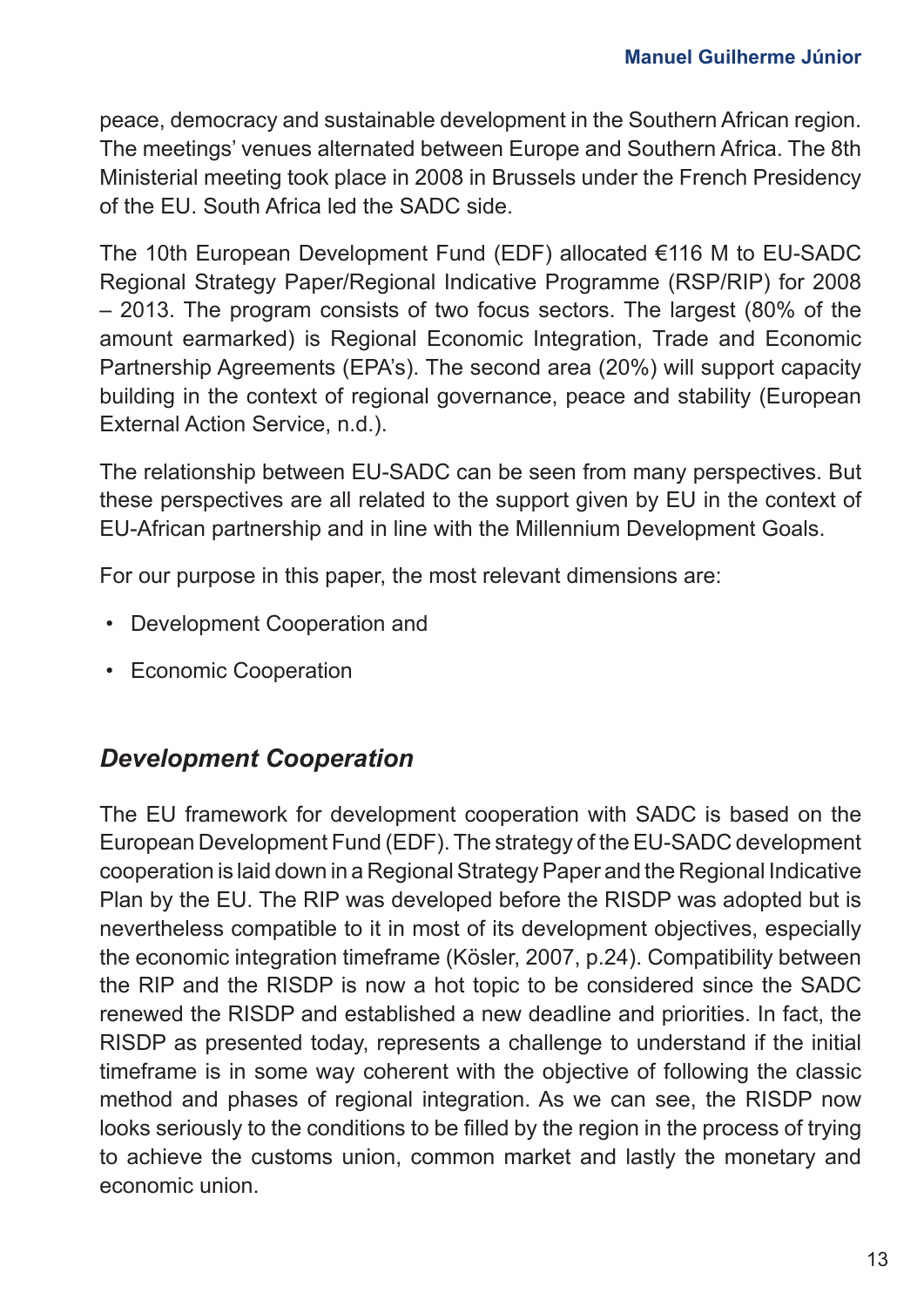Within this line of cooperation for development between the EU and SADC, several projects including areas such as transportation and communications, agriculture, food and natural resources, human development, training and education among others, were designed and implemented.

Basically, the EU supports SADC particularly by strengthening the organization towards fulfilling its mission and in strengthening the SADC institutions.

Thus, development cooperation between SADC and EU helps deepen integration through assistance in addressing the socio-economic problem that SADC has to face. But it also deepens integration directly through the support of regional integrations capacities (Kösler, 2007, p.25).

## *Economic Cooperation*

Since SADC adopted its Regional Indicative Strategic Development Plan (RISDP), economic integration has become a high priority on the regional agenda. Thus, economic cooperation has even become a more relevant aspect than it was before, not only from the point of view of financing, but also in the sense of learning to be acquired from other economic blocs. Regional integration, and especially the economic cooperation agreements, ensures access by the country members to a world with an increasingly globalized economy.

Economic cooperation is an important pillar of SADC-EU relations since the EU is the most important trading partner of the SADC region (Kösler, 2007, p.28). Thus, the European Union becomes an important partner for SADC in terms of economy and trade.

There is a long history of economic cooperation since the Cotonou Partnership Agreement<sup>9</sup>. Recently, six Southern African Development Community (SADC) countries concluded in July 2014 an Economic Partnership Agreement (EPA),

<sup>9</sup> The Cotonou Partnership Agreement of 2000, is the successor of the Lomé Agreements that was established for fostering of smooth and gradual integration of the ACP countries.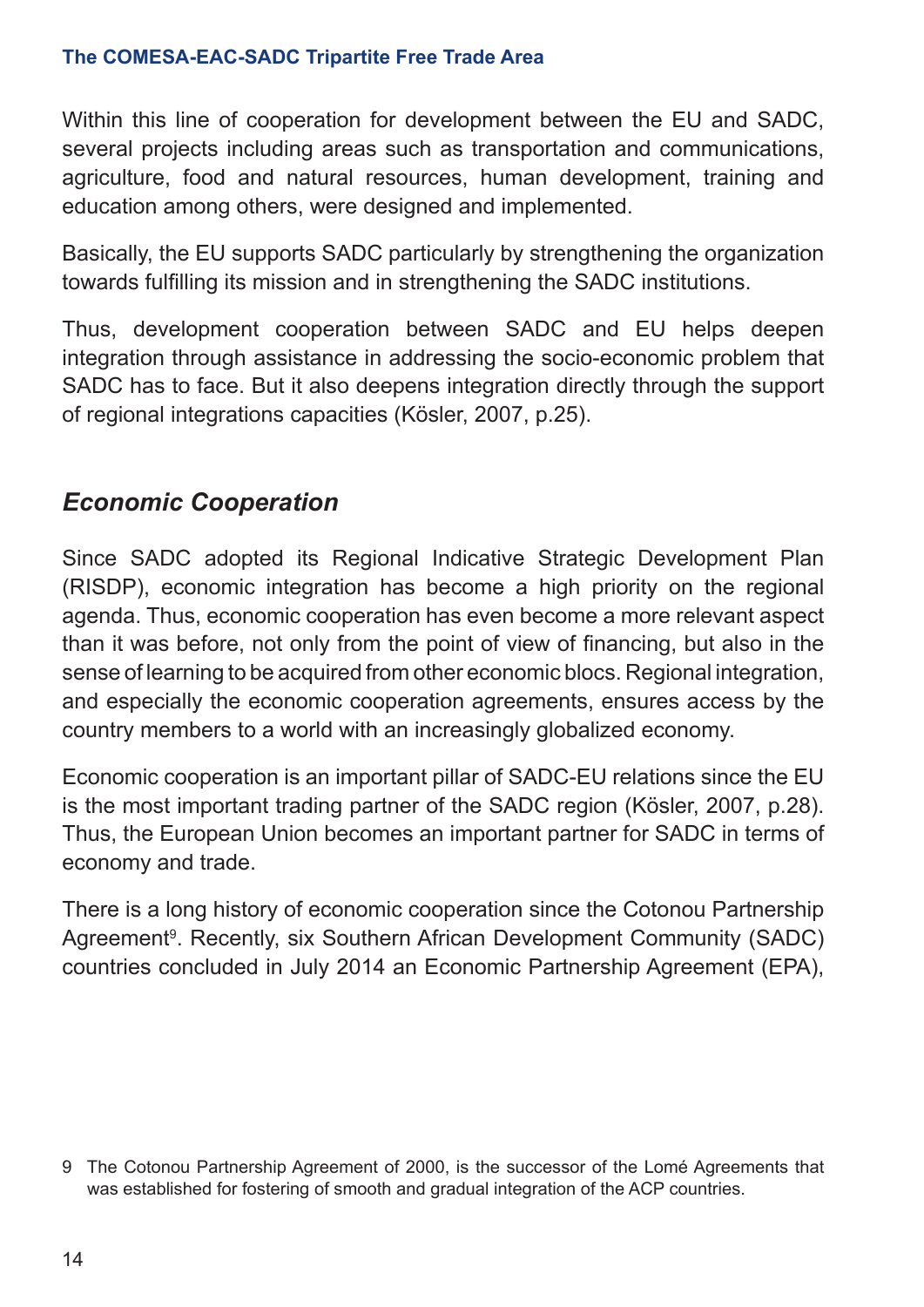with the EU<sup>10</sup>. The EPA aims to create a new trade regime compatible with the rules of the World Trade Organization (WTO), as well as to support the regional integration of the ACP countries and to facilitate the gradual and harmonious integration of these countries into the world economy. Angola is also one of the 3 countries out of 15 - together with the Democratic Republic of Congo and the Seychelles – that have not signed the SADC Trade Protocol (European Commission, n.d.).

Since its conception, the Cotonou Agreement considers cooperation with regional integrations organizations an important element for the enhancement of the production, supply and trading capacity of the ACP countries as well as their capacity to attract investment (Bilal and Rampa, 2006, p.14; Kösler, 2007, p.29). Since the arrangements under the Lomé Agreement did not increase the competitiveness of the ACP countries substantially, the Cotonou Agreement provides for a new type of regional trading arrangements known as Economic Partnership Agreements (EPAs)<sup>11</sup>.

These EPAs are WTO (World Trade Organization) compatible and envisage the creation of larger economic areas with stable, predictable and transparent regulatory frameworks (SADC Secretariat, n.d., p.81). They are the dominant issue in EU-SADC trade relations at the moment (Kösler, 2007, p.29).

Although, as Ariane Kösler well wrote, it is difficult to assess which impact the EU-SADC trade relations have on deeper integration in SADC. On the one hand EPAs are seen as capable of fostering regional integration because an internal SADC free trade area is needed for the implementation of a common free trade agreement with the EU (Kösler, n.d.; SADC Secretariat, 2005, p.28). On the other hand, the EPAs implementation needs for fast-track implantation of the trade protocol in order to prepare the member states' economic, social

<sup>10</sup> That group comprises Botswana, Lesotho, Mozambique, Namibia, South Africa and Swaziland. Angola has an option to join the agreement in future. The other six members of the Southern African Development Community region – the Democratic Republic of the Congo, Madagascar, Malawi, Mauritius, Zambia and Zimbabwe – are negotiating Economic Partnership Agreements with the EU as part of other regional groups, namely Central Africa or Eastern and Southern Africa (European Commission, n.d.).

<sup>11</sup> EPAs are trade and development agreements between regional groups of ACP countries and the EU. The ACP countries decided themselves on the regional groupings for EPA negotiations (Delegation of the European Union to Guayana, Suriname, Trinidad and Tobago and for the Dutch Overseas Countries and territories, n.d.).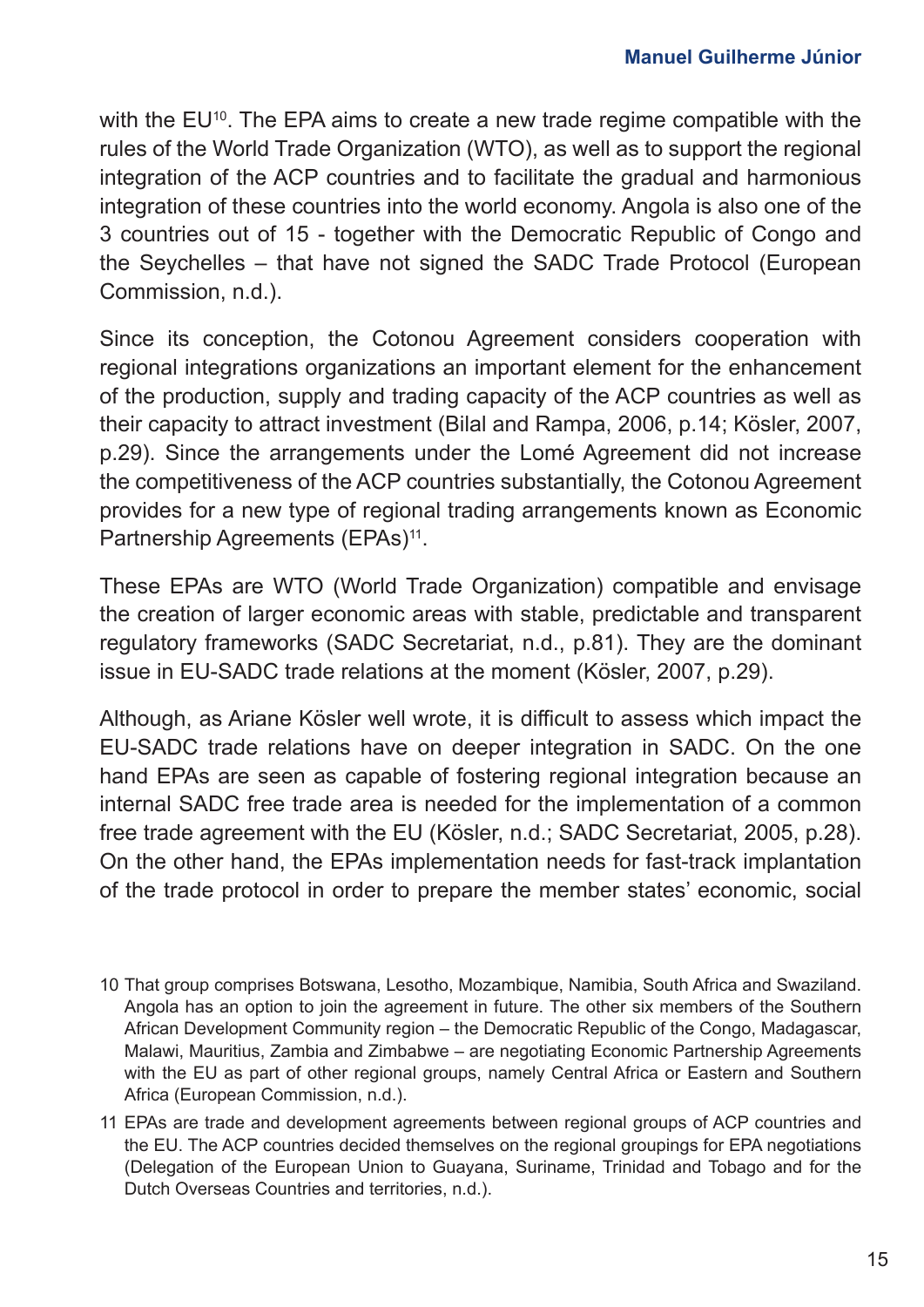and institutional infrastructures to adequately cushion the expected adjustment impacts associated with the EPA's (Kösler, 2007, p.30).

Another relevant aspect to be considered is the fact that some countries belong to more than one EPA group which makes it difficult to fulfill the objectives agreed.

Even with these challenges and difficulties, there are some aspects which are generally considered positive. In the first phase, the trade preferences – special tariff rates for selected goods – of the ACP-EU Cotonou Agreement have not helped ACP countries to strengthen their industries and integrate into the world economy. Furthermore, as these trade preferences were extended unilaterally by the EU to the ACP countries in a way that discriminates between those and other developing countries elsewhere in the world, they were not in conformity with WTO rules and therefore challenged by others. That is why it was agreed, in the Cotonou Agreement, to replace the Cotonou trade preferences by WTO compatible trade arrangements. The EPAs meet this requirement. With the conclusion of EPAs, trade relations between the EU and ACP countries are now safe against legal challenge at the WTO (Delegation of the European Union to Guyana, Suriname, Trinidad and Tobago and for the Dutch Overseas Countries and Territories, n.d.).

## *Tripartite Free Trade Area: New Regionalism? Which Lessons Can the Tripartite Agreement Gain from the EU Process?*

Not all European countries immediately joined in the process of regionalization<sup>12</sup>. The EU took almost 50 years to become a bloc as it is today. Even with generally considered political stability, the process was not easy. Recognizing the economic, social, political and cultural challenges, the Southern Africa

<sup>12</sup> The European Union (EU) is an economic and political union of 28 countries. It operates an internal (or single) market which allows free movement of goods, capital, services and people between member states. Switzerland is neither an EU nor EEA member but is part of the single market - this means Swiss nationals have the same rights to live and work in the UK as other EEA nationals (Government of the United Kingdom, 2015).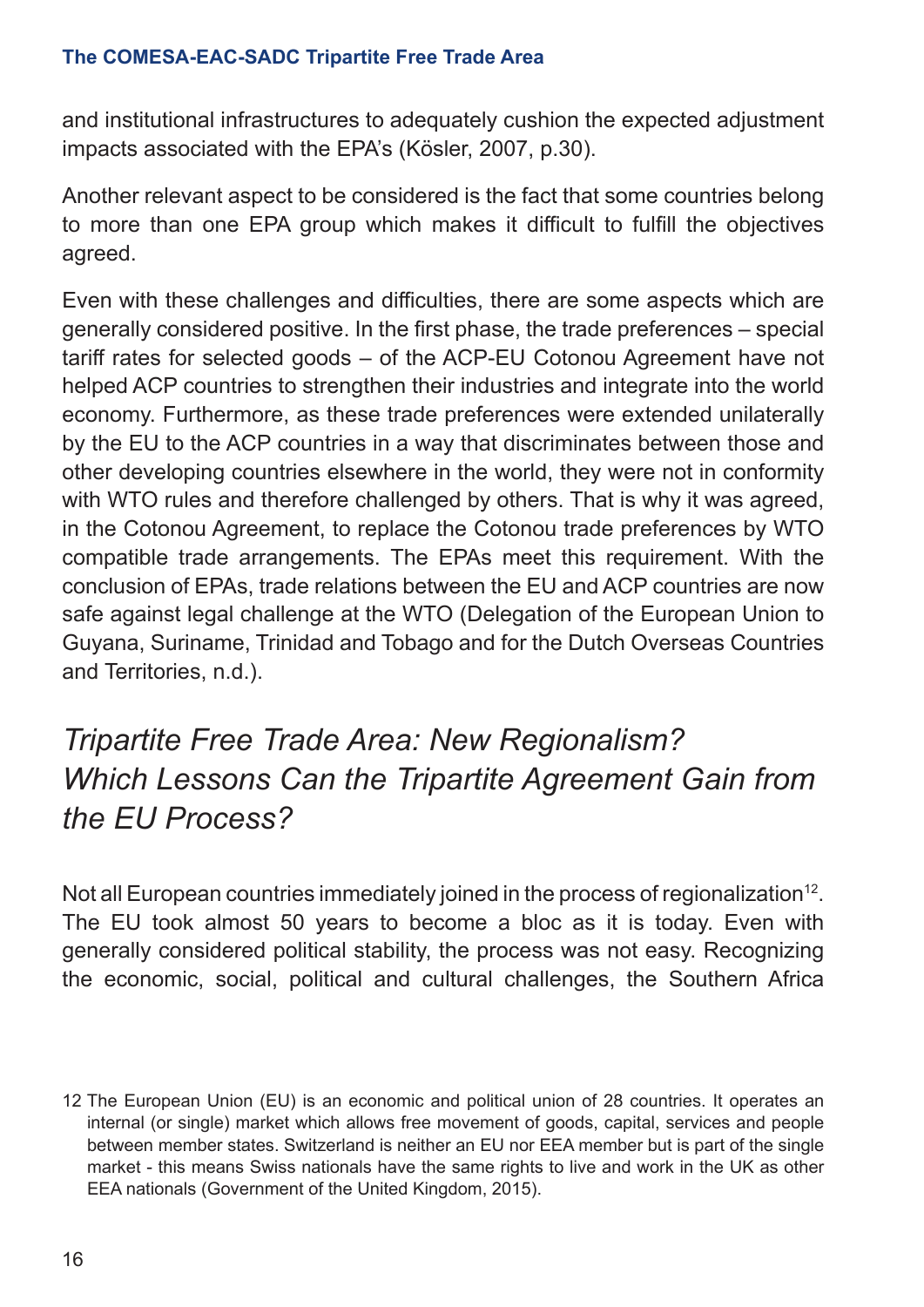region has commenced an integration process whose ambitions are clearly unattainable, at least in terms of deadlines.

Europe largely followed the classic model of integration because it was understood that most of the barriers that were imposed would be overcome by the gradual implementation of joint conflict resolution mechanisms. On the other hand, Europe has always had some countries like France and Germany that have actively from the beginning taken on the leadership of the process either from the economic point of view or on the perspective of setting goals to be attained<sup>13</sup>

Nevertheless, challenges and problems were encountered during the integration process. Very recently, and with effects on demand, it was not possible to solve the immigration problem. There were three opposing views regarding the acceptance or rejection of migrants on the continent<sup>14</sup>. The issue in Africa, does not have the same dimension nor scope. The problem for Africa has been Africa itself. We have to solve our internal problems so that the processes we designed may also be successful<sup>15</sup>.

Generally, and in view of the findings set aside on this little reflection, our view is that the region, in particular, and the African continent generally should integrate in an "African" way. However, this does not mean moving away from the classic model of integration but, rather to establish attainable goals and objectives in light of challenges and difficulties.

For example, some of the requirements for successful regional integration are: peace, security and infrastructure<sup>16</sup>. Now, in the region as a whole, the climate of instability in Congo is long- standing and despite various regional efforts, is a major challenge to the success of the Tripartite Agreement, the regional

- 13 Looking dispassionately at SADC, there seems to be no leadership that can even approach to what Germany and France demonstrated and continues to show in the context of European integration.
- 14 Some accepting the quotas of immigrants, others rejecting and others maintaining themselves far from the problem.
- 15 When we have, for example, xenophobia problems in South Africa exactly because people have no idea of solidarity in the region, it is more than enough to conclude that there is more to be done in terms of advocacy for regional integration.
- 16 SADC, in a very particular way, establishes two conditions on its recently revised Regional Integration and Indicative Strategic Plan to complete during the period 2015-2020.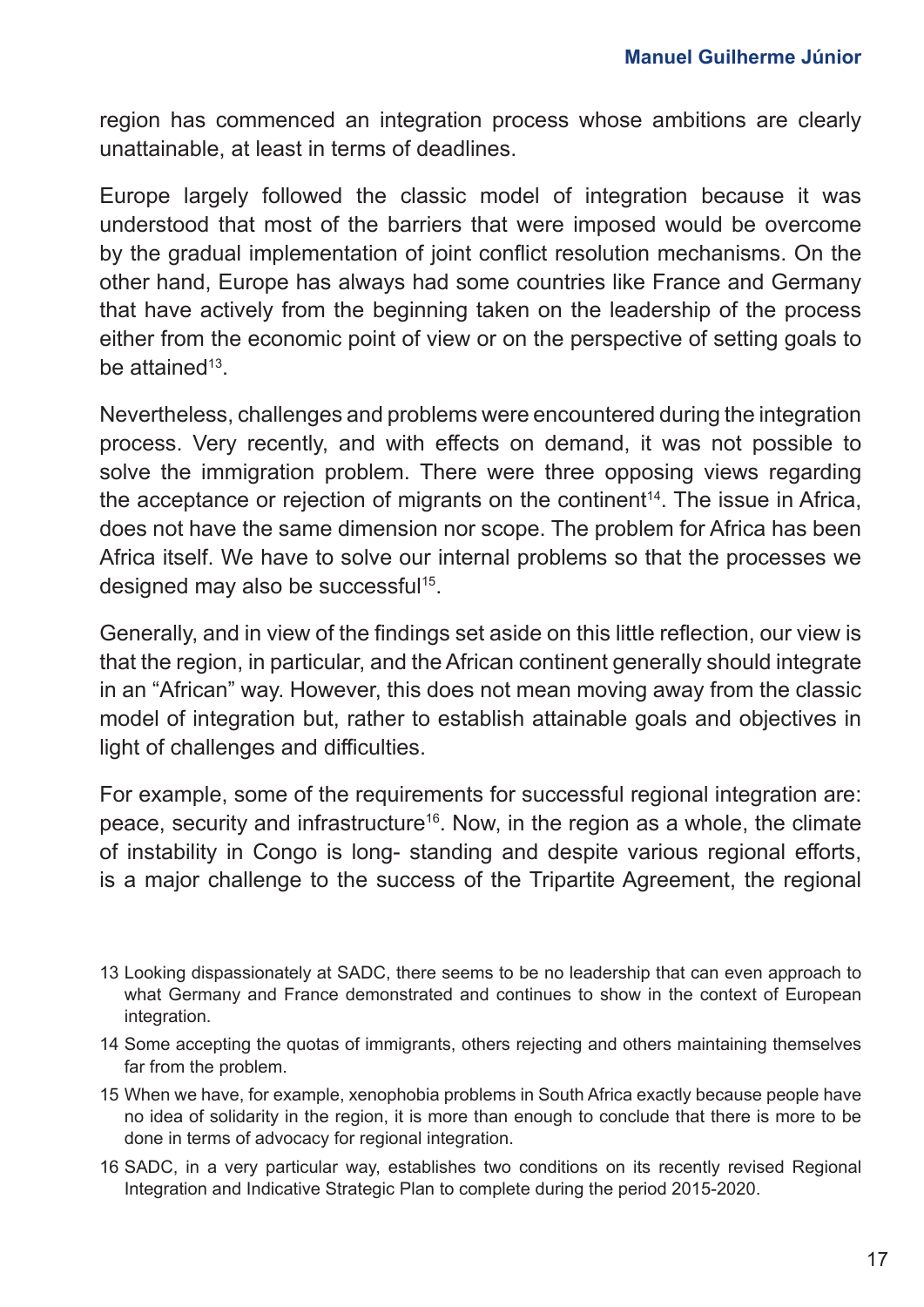infrastructure plan itself, represents a large challenge to the success of the process. Some specific challenges have been identified for the TFTA. Fears have been voiced that, despite the TFTA being an African project meant to boost Africa's own production, the real big winners will be multinational corporations from outside the continent which have settled in big cities and would be provided with easy access to a multitude of markets (European Parliamentary Research Service, 2015).

On the other hand, if we look from the subscription or rectification point of view of integration instruments by member states, we can easily see that this has not been the great embarrassment to the success of economic blocs. It is the implementation and domestication mechanism of the instruments in order to ensure full performance of the reason such instruments were approved.

We should also consider the effectiveness of compliance with the decisions issued by regional bodies but also and particularly, its effective functioning in the European Union remains a major challenge in the African region. In this particular aspect, the direct effect model of the instruments adopted by the organization is central to the SADC in regard to the instruments themselves, as well as in the process of implementation or domestication.

Another aspect of no less importance and that often hinders the negotiations in the region is concerned with unanimous decision making<sup>17</sup>. In SADC, the decisions are to be adopted by consensus and the European decision making model is more dynamic.

Finally, considering the great peculiarities of the member countries in the region from the institutional point of view and historical past, the European model although presented as an inspiration for African integration, we emphasize that integration in reality, must respect all these components as with the Tripartite Agreement which is in fact demonstrates recognition for the practical challenges for integration in an environment of spaghetti bowl.

The region has to find an approach to integration appropriate to its concrete situation, and capable of meeting their specific needs, taking into account past

<sup>17</sup> This mechanism results from the history of the organization that, as known, was always based on "*camaraderie*" and the spirit of solidarity among the peoples.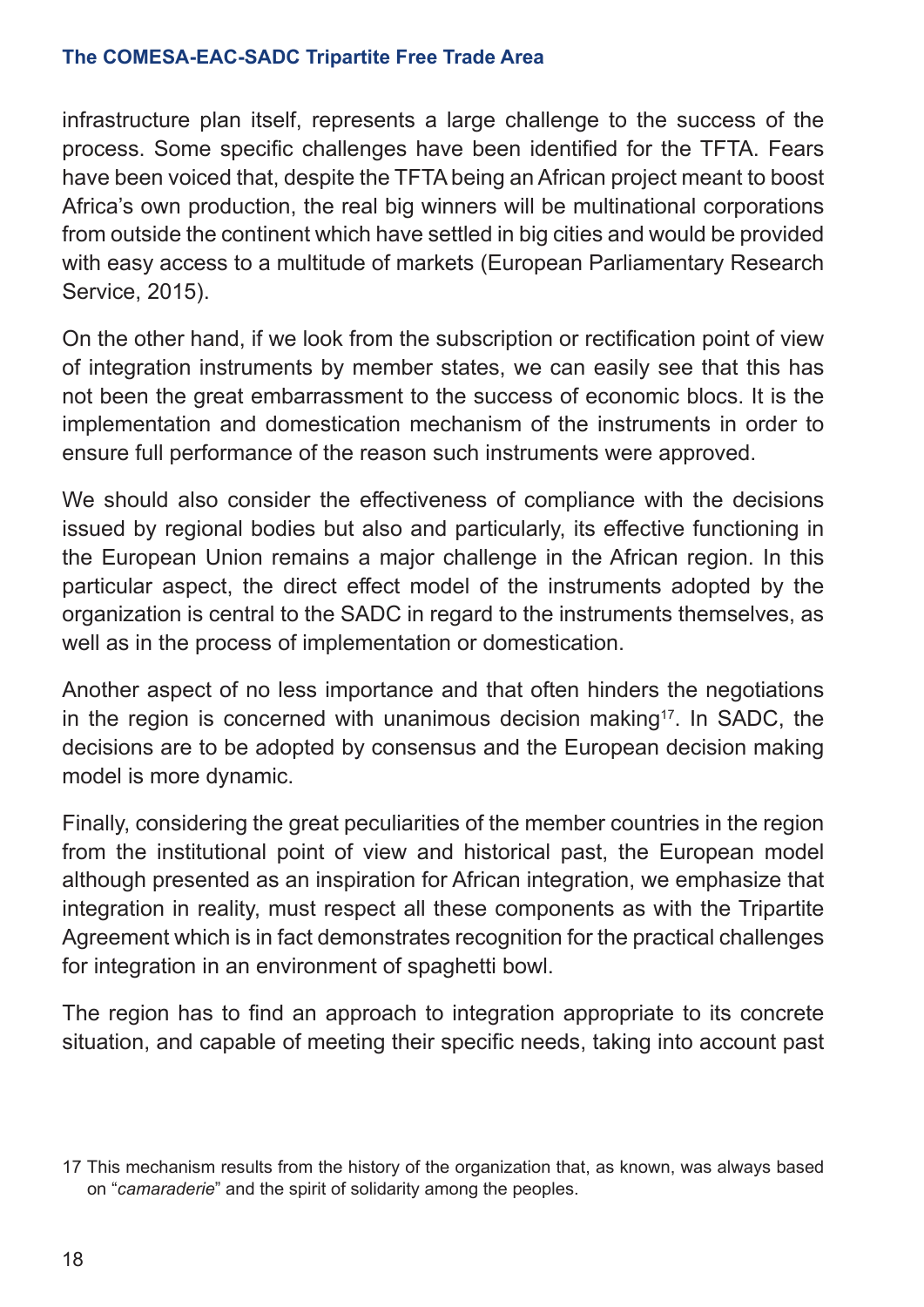experiences as pointed out by President Samora Machel of Mozambique on the launch of SADCC in 1980 and also taking account the new circumstances.

## *Conclusions*

The Tripartite Agreement is a graceful exit to the great difficulties for the advancement of SADC in the context of the dual membership which characterizes African regional integration. Although it has been recognized by the African Union in the early days of its inception that economic blocks would be the way to improve the economic situation of African countries, this challenge remains modern.

 SADC and the other African economic blocs have not succeeded in achieving the results that they proposed. Among various reasons, notable for the issue of the actual understanding of the scope of the integration process, which although accompanied by pro-integration political speeches, the reality has shown otherwise. There has been no clear leadership in order to achieve results, no compliance in general by the institutions created to operate within the integration, while the principle of the democratic rule of law is in all of the fundamental documents of the blocks, the plans have been mostly demagogues and the issue of infrastructure to support the integration is still a major "Achilles heel".

In this respect resides the big difference with the European Union and it is on these and other aspects which the integration blocks of the continent should focus upon in order to achieve the desired results. However, we must not 'bite of more that we can chew', in the sense that one must look at the actual reality, and because of this make decisions according to the constraints characterizing each bloc.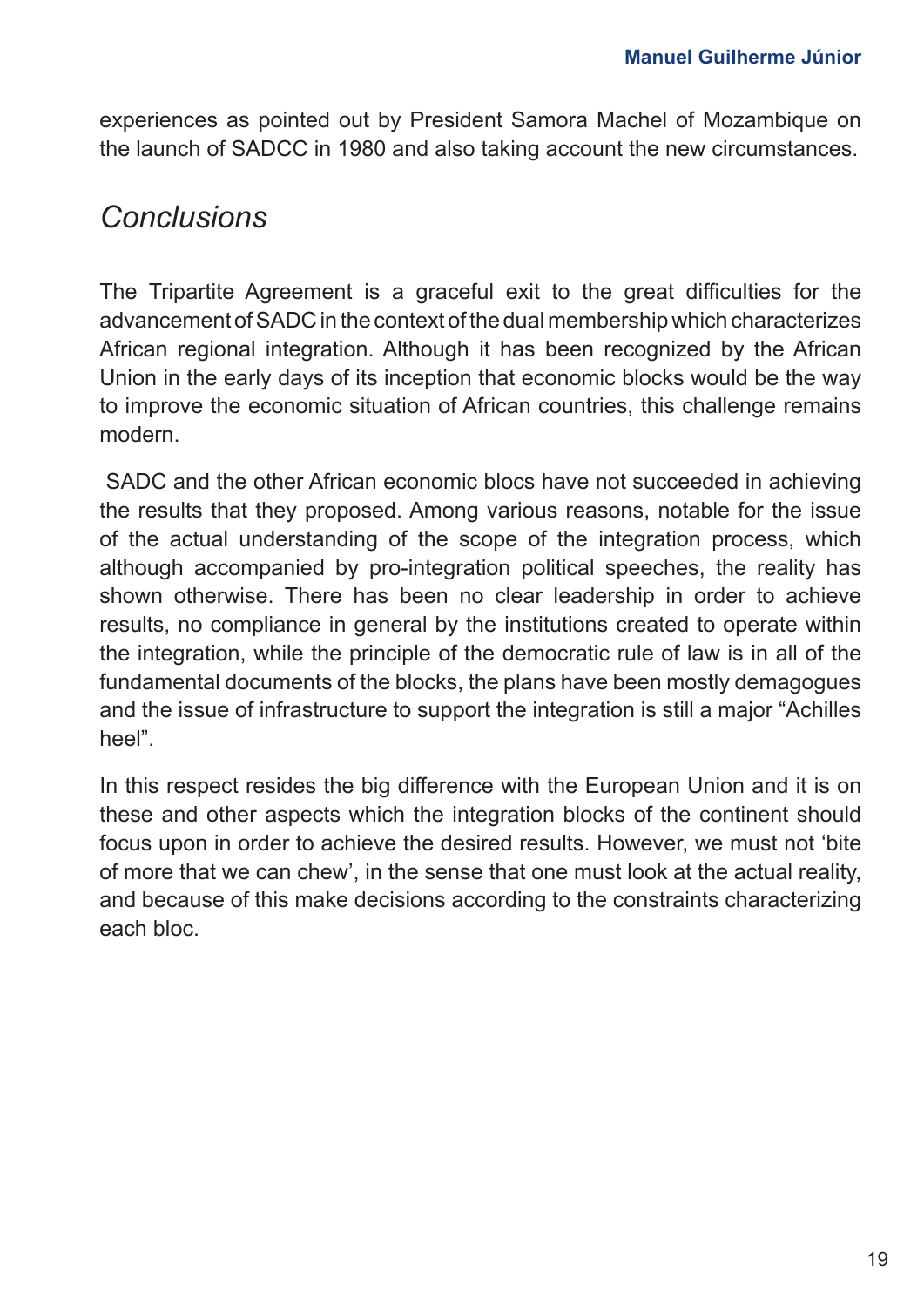## *Bibliography*

African Union, n.d. *East African Community (EAC)*. Available at: <http://www. au.int/en/recs/eac> [Accessed 21 September 2015].

Bilal, S. and Rampa, F., 2006. *Alternative (to) EPAs. Possible scenarios for the future ACP relations with the EU*. Maastricht.

Bösl, A., et al. eds., 2009. *Monitoring Regional Integration in Southern Africa*. Yearbook. Vol. 9. Stellenbosch: Tralac.

Bösl, A., et al. eds., 2007. *Monitoring Regional Integration in the Southern Africa.* Vol.7.

Chipeta, C., 1998. *Trade and Investment in Southern Africa: Towards Regional Economic Co-operation and Integration*. Harare: Saper Books.

Common Market for Eastern and Southern Africa (COMESA), n.d. *Title unkown*. Available at: <http://about.comesa.int/index.php?option=com\_ content&view=article&id=95&Itemid=117> [Accessed 21 September 2015].

Delegation of the European Union to Guayana, Suriname, Trinidad and Tobago and for the Dutch Overseas Countries and Territories, n.d. *Economic Partnership Agreement.* Available at: <http://eeas.europa.eu/delegations/ guyana/eu\_guyana/trade\_relation/economic\_partnership\_agreement/index\_ en.htm> [Accessed 22 October 2015].

Deutsche Gesellschaft für International Zusammenarbeit (GIZ) GmbH, n.d. *Strengthening the reform agenda and management structures of SADC institutions*. Available at: <https://www.giz.de/en/worldwide/15754.html> [Accessed 17 October 2015].

European Commission, n.d. *Countries and regions. Southern African Development Community (SADC)*. Available at: <http://ec.europa.eu/trade/ policy/countries-and-regions/regions/sadc/> [Accessed 21 October 2015].

European External Action Service, n.d. *EU relations with the Southern African Development Community*. Available at: <http://eeas.europa.eu/africa/sadc/ index\_en.htm> [Accessed 17 October 2015].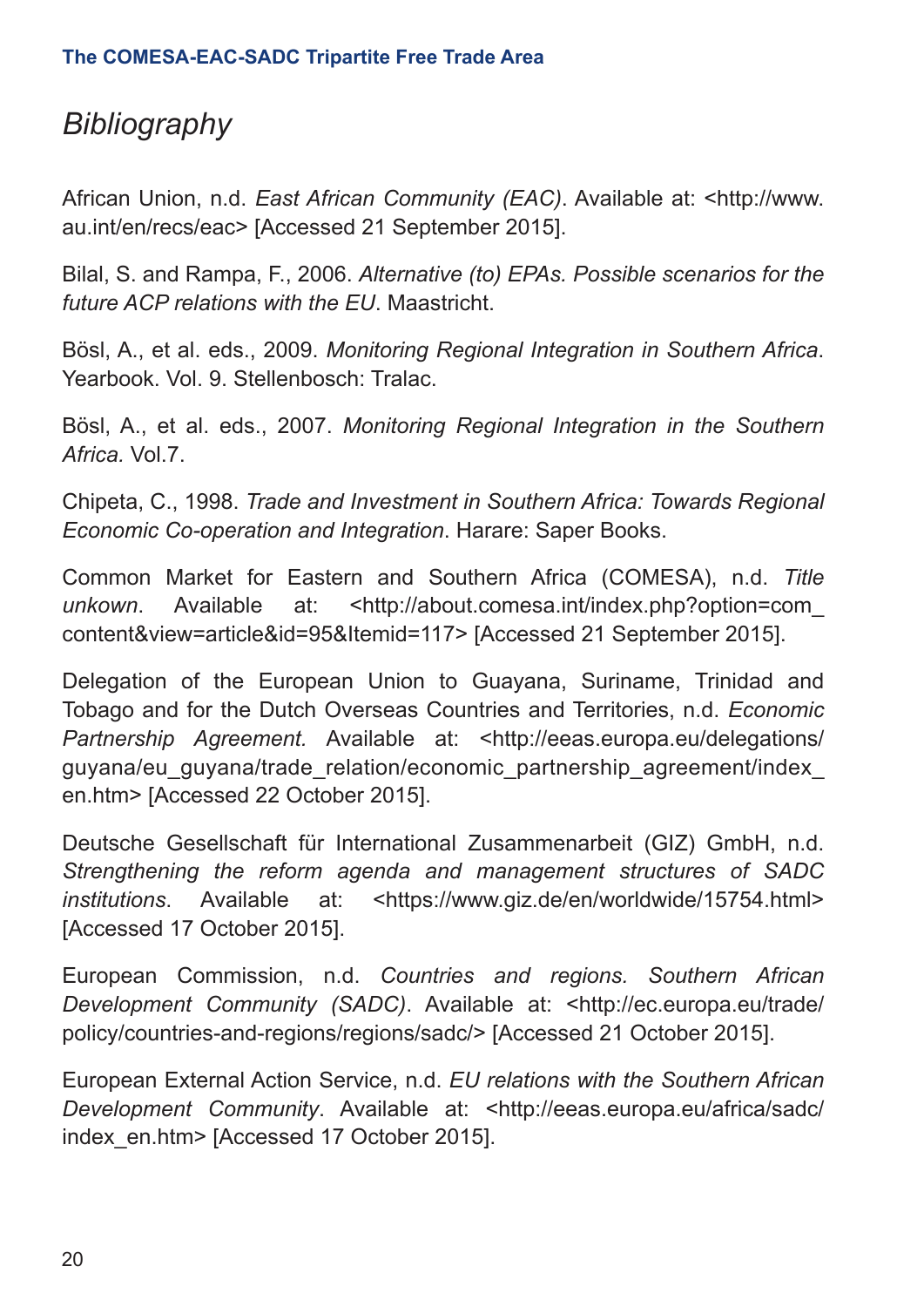European Parliamentary Research Service (EPRS), 2015. *The Tripartite Free Trade Area project. Integration in southern and eastern Africa*. Available at: <http://www.europarl.europa.eu/RegData/etudes/BRIE/2015/551308/EPRS\_ BRI(2015)551308\_EN.pdf> [Accessed 31 October 2015].

Government of the United Kingdom, 2015. *Countries in the EU and EEA*. Available at: <https://www.gov.uk/eu-eea> [Accessed 27 October 2015].

International Democracy Watch, n.d. *Central African Economic and Monetary community*. Available at: <http://www.internationaldemocracywatch.org/ index.php/central-african-economic-and-monetary-community> [Accessed 24 October 2015].

Kösler, A., 2007. *The Southern African Development Community and its Relations to the European Union: Deepening Integration in the Southern Africa?*  ZEI Discussion Paper, C169.

Mandaza, I., et al., 1994. *Southern Africa. In Search of a Common Future: From the Conference to a Community*. Gaberon: SADC, Gaberon.

Matambalya, F., 1995. *The Impact of Regionalization Schemes on the Export and Economic Performance of Development Countries: A Case Study of SADC*. Frankfurt: Brandes and Apsel/Südwind.

Southern African Customs Union (SACU), n.d. *About SACU. History of SACU.* Available at: <http://www.sacu.int/show.php?id=394> [Accessed 26] October 2015].

Southern African Development Community (SADC), 2015. *The 35th SADC Summit Brochure*. Available at: <http://www.sadc.int/news-events/news/35thsadc-summit-brochure/> [Accessed 26 October 2015].

Southern African Development Community (SADC), n.d. *Tripartite Cooperation*. Available at: <http://www.sadc.int/about-sadc/continental-interregionalintegration/tripartite-cooperation/> [Accessed 22 October 2015].

Southern African Development Community (SADC) Secretariat eds., 2005. T*he Official SADC Trade, Industry and Investment Review*, s.l.

Southern African Development Community (SADC) Secretariat, n.d. *Major Achievements and challenges*, s.l.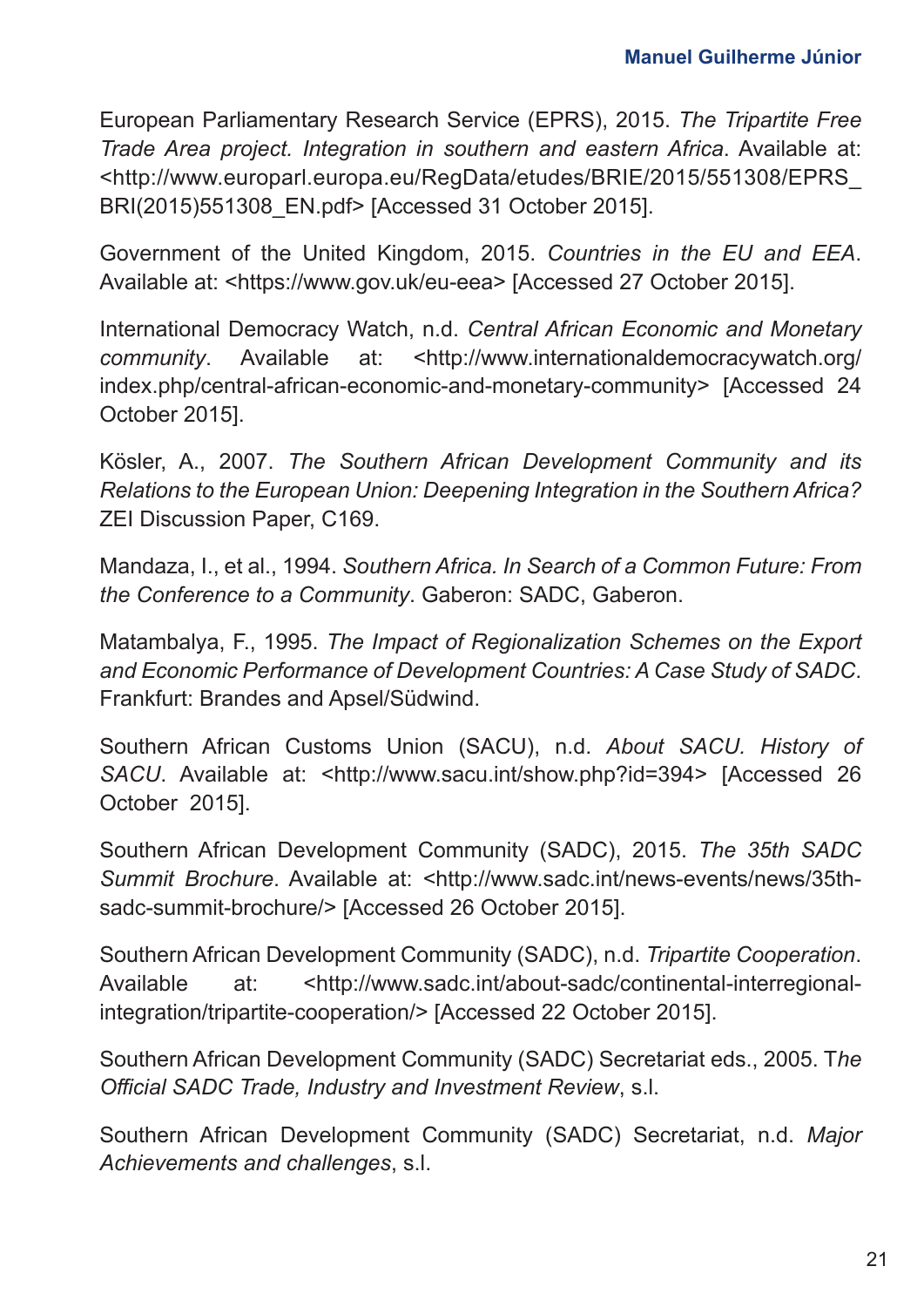The **West Africa Institute (WAI)** is a research center offering research, capacity development and social dialogue on regional integration in West Africa. WAI is promoted by the Economic Community of West African States (ECOWAS), the West African Economic and Monetary Union (WAEMU), ECOBANK and the Government of Cape Verde. WAI is based in Praia Cape Verde.

The **Center for European Integration Studies (ZEI)** is an interdisciplinary research and further education institute at the University of Bonn.

WAI-ZEI Papers are published in the framework of the research cooperation both institutes conduct on "Sustainable regional integration in West Africa and Europe" in the years 2013-2016. They are intended to stimulate discussion about regional integration processes in West Africa and Europe from a comparative perspective and about the development of European-West African relations in the political and economic sector. Papers express the personal opinions of the authors.

## **WAI-ZEI Paper**

#### **No. 17 2014**

Ablam Benjamin Akoutou, Rike Sohn, Matthias Vogl, Daniel Yeboah (eds.): Understanding Regional Integration in West Africa – A Multi-Thematic and Comparative Analysis. Praia/Bonn 2014 (also available in French and Portuguese).

### **No. 18 2014**

Céline Bas: Aspects fiscaux de la formulation de la politique énergétique européenne. Praia/Bonn 2014.

#### **No. 19 2014**

Quentin de Roquefeuil: EPA negotiations are (almost, finally) over. What next?. Praia/Bonn 2014.

#### **No. 20 2015**

Sally Brammer/Maria de Fátima Fortes: Master in African Regional Integration. Praia/Bonn 2015.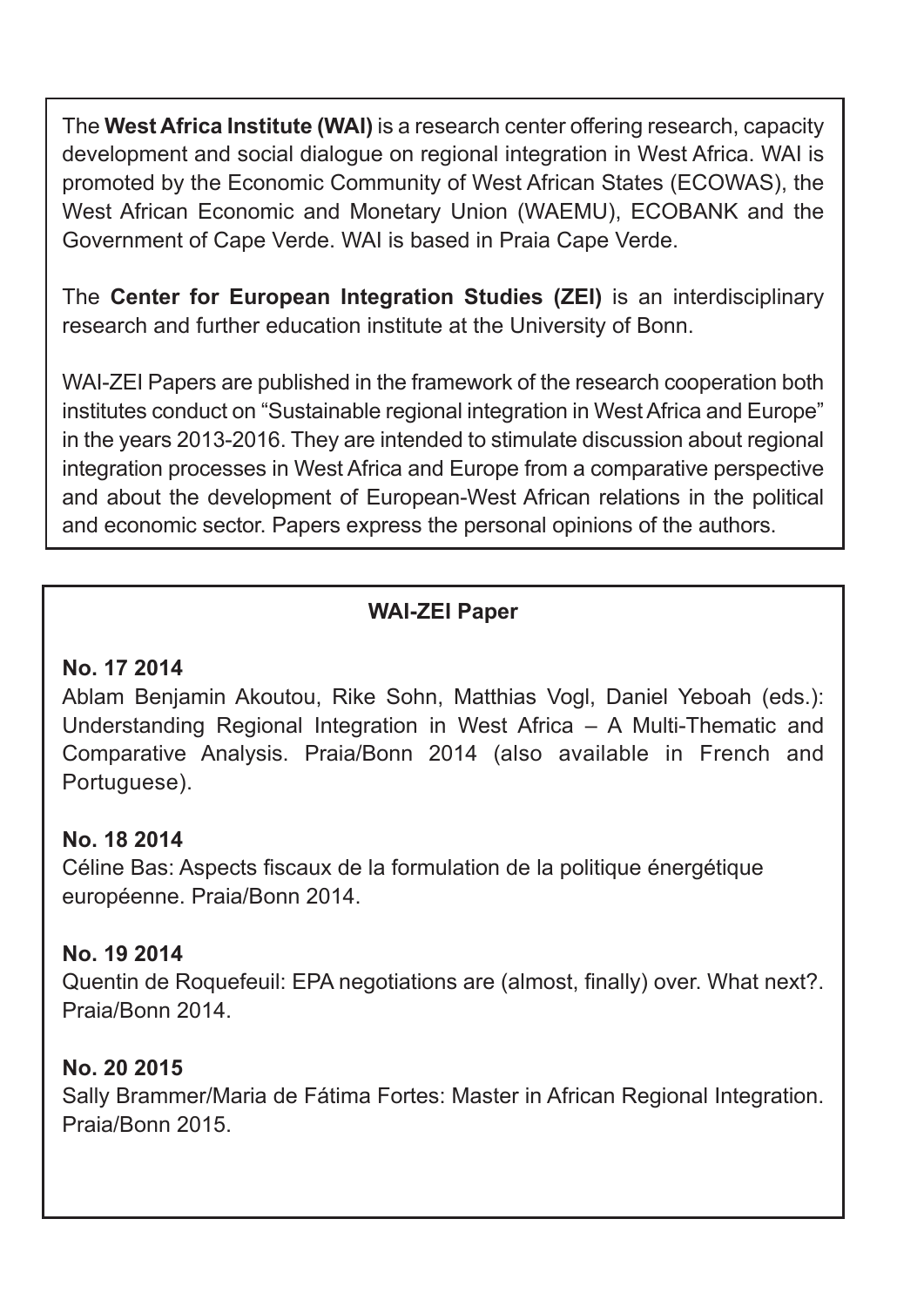### **WAI-ZEI Paper**

#### **No. 21 2015**

Ludger Kühnhardt: World War I: Lessons Learned and Lessons Threatened. Praia/Bonn 2015.

#### **No. 22 2015**

Manuel Guilherme Júnior: Comparison of Regional Economic Communities in Africa – The Case of SADC. Praia/Bonn 2015.

### **No. 23 2015**

Ablam Benjamin Akoutou,Rike Sohn, Matthias Vogl, Daniel Yeboah (eds.): Migration and Civil Society as Development Drivers - a Regional Perspective. Praia/Bonn 2015 (also available in French and Portuguese).

#### **No. 24 2015**

Ludger Kühnhardt/Djénéba Traoré (eds.): Brainstorming for a Pan-African Network in Regional Integration Studies. Praia/Bonn 2015.

#### **No. 25 2015**

Charles Edward Minega/Djénéba Traoré: Higher Education and Research Policy for Regional Integration in West Africa and Beyond. Praia/Bonn 2015.

#### **No. 26 2016**

René N'Guettia Kouassi: Plus de 50 Ans d'Intégration Africaine : Quel Bilan ?/ More than 50 Years of African Integration: The State of Play. Praia/Bonn 2016.

### **No. 27 2016**

Emmanuel Kam Yogo: Le Processus d'Intégration Regionale en Afrique Centrale : État des Lieux et Défis. Praia/Bonn 2016.

### **No. 28 2016**

Kocra L. Assoua: Unpacking the Relationship between Decentralization and Regional Economic Integration in Sub-Sahara Africa. Towards an analytical framework for regional governance. Praia/Bonn 2016.